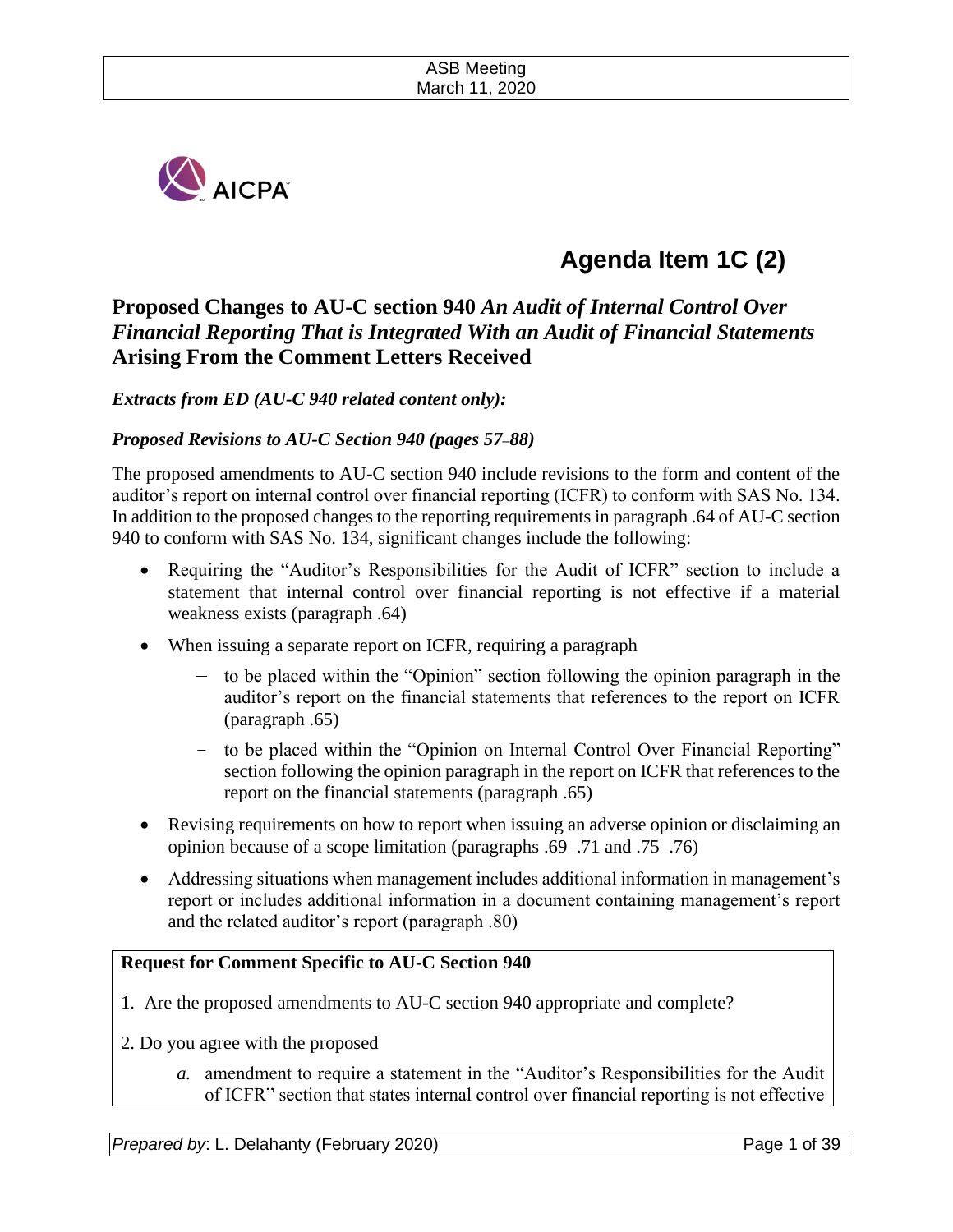if a material weakness exists?

- *b.* placement of the paragraphs when issuing a separate report on ICFR as required by the proposed amendments to paragraph .65?
- *c.* placement of the paragraphs when issuing an adverse opinion on ICFR due to a material weakness as required by the proposed amendments to paragraph .69?
- *d.* amendments to paragraph .80 for reporting when additional information is included in management's report or in a report that includes management's report and the auditor's report?

# **Proposed Amendment to AU-C Section 940**

# **AU-C Section 940,** *An Audit of Internal Control Over Financial Reporting That Is Integrated With an Audit of Financial Statements*

[No proposed amendment to paragraphs .01–.63.]

**.64** The auditor's report on the audit of ICFR should be in writing and should include the following elements:

- *a.* **Title.** *The auditor's report should have* A*a* title that includes the word *independent* to clearly indicate *indicates* that it is the report of an independent auditor*.*
- *b.* **Addressee.** An addressee as required by the *The auditor's report should be addressed, as appropriate, based on the* circumstances of the engagement.
- *c.* **Auditor's Opinion on ICFR**. An introductory paragraph that includes the following: *The first section of the auditor's report should include the auditor's opinion on ICFR and should have the heading "Opinion on Internal Control Over Financial Reporting." The "Opinion on Internal Control Over Financial Reporting" section of the auditor's report should also do the following:*
	- i. Identification of *Identify* the entity whose ICFR has been audited
	- ii. A statement *State* that the entity's ICFR has been audited
	- iii. Identification of *Identify* the as of date
	- iv. Identification of *Identify* the criteria against which ICFR is measured
	- *v*. *Include the auditor's opinion on whether the entity maintained, in all material respects, effective ICFR as of the specified date, based on the criteria*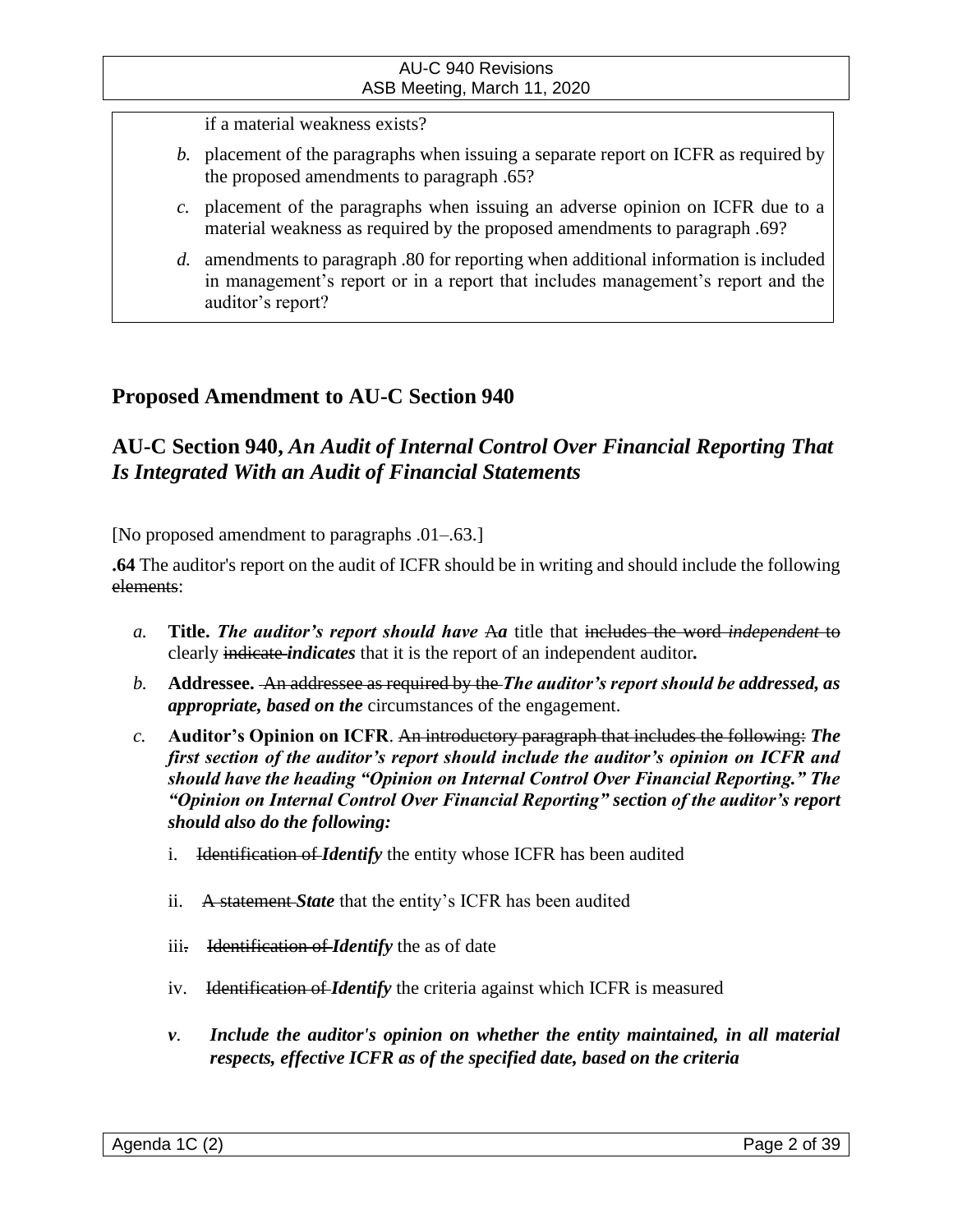- *d.* **Basis for Opinion.** *The auditor's report should include a section, directly following the "Opinion on Internal Control Over Financial Reporting" section, with the heading "Basis for Opinion," that does the following:* 
	- *i. States that the audit was conducted in accordance with generally accepted auditing standards (GAAS) and identifies the United States of America as the country of origin of those standards (Ref: par. .A113)*
	- *ii. Refers to the section of the auditor's report that describes the auditor's responsibilities under GAAS*
	- *iii. Includes a statement that the auditor is required to be independent of the entity and to meet the auditor's other ethical responsibilities, in accordance with the relevant ethical requirements relating to the audit<sup>7</sup>*

*<sup>7</sup> See paragraphs .A38–.A39 of section 700,* **Forming an Opinion and Reporting on Financial Statements.**

[Subsequent footnotes renumbered.]

- *iv. States whether the auditor believes that the audit evidence the auditor has obtained is sufficient and appropriate to provide a basis for the auditor's opinion*
- *ed.* **Responsibilities of Management.** *The auditor's report should include a* A section with the heading "*Responsibilities of* Management's Responsibility for Internal Control Over Financial Reporting**.***" This section of the auditor's report should do* that includes the following:
	- i*.* A statement *State* that management is responsible for designing, implementing, and maintaining effective ICFR
	- ii. A statement *State* that management is responsible for its assessment about the effectiveness of ICFR
	- iii. A *Include a* reference to management's report on ICFR
- *fe.* Auditor's Responsibilities. *The auditor's report should include a A*-section with the heading "Auditor's *Responsibilities for the Audit of Internal Control Over Financial Reporting* Responsibility." *This section of the auditor's report should do* that includes the following:
	- **i.** *State that the objectives of the auditor are to*
		- *(1) obtain reasonable assurance about whether effective ICFR was maintained in all material respects*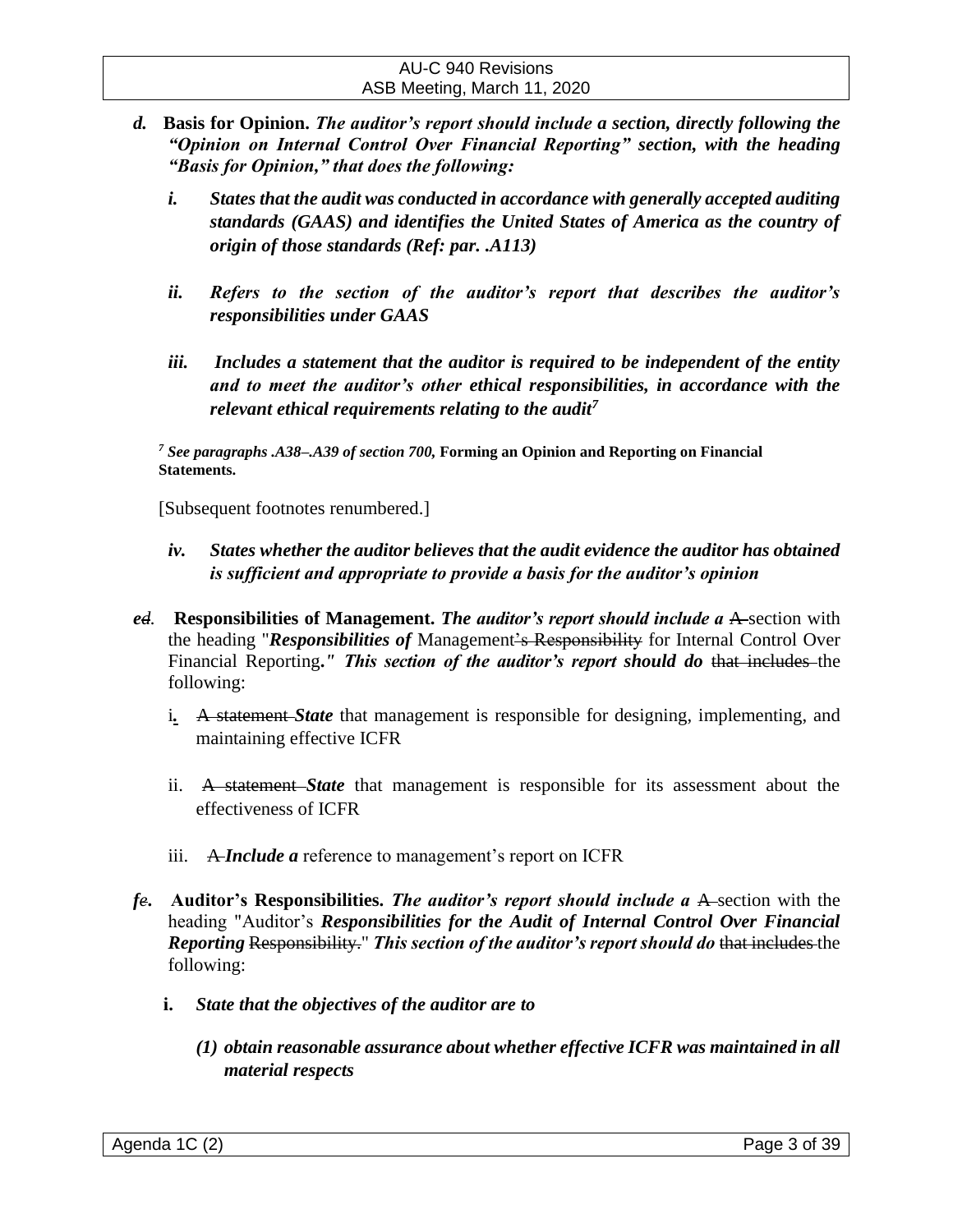- i*(2)* A statement that the *issue an* auditor's *report* responsibility is to express an *that includes the auditor's* opinion on the entity's ICFR based on the audit
- ii. A statement that the audit was conducted in accordance with auditing standards generally accepted in the United States of America (Ref: par. .A113)
- iii. A statement that such standards require that the auditor plan and perform the audit to obtain reasonable assurance about whether effective ICFR was maintained in all material respects
- **ii.** *State that internal control over financial reporting is not effective if a material weakness exists*
- iii. *State that reasonable assurance is a high level of assurance but is not absolute assurance and therefore is not a guarantee that an audit of internal control over financial reporting conducted in accordance with GAAS will always detect a material weakness when it exists*
- iv. A description of *Describe* the audit by stating that*, in performing an audit of ICFR in accordance with GAAS, the auditor's responsibilities are to*
	- *(1) exercise professional judgment and maintain professional skepticism throughout the audit*
	- (1) an audit of ICFR involves performing procedures to obtain audit evidence about whether a material weakness exists
	- (2) the procedures selected depend on the auditor's judgment, including the assessment of the risks that a material weakness exists
		- *(2)* (3)an audit includes obtaining *obtain* an understanding of ICFR*, assess the risks that a material weakness exists, and test and evaluate* and testing and evaluating the design and operating effectiveness of ICFR based on the assessed risk
- v. A statement about whether the auditor believes that the audit evidence the auditor has obtained is sufficient and appropriate to provide a basis for the audit opinion

#### *Definition and Inherent Limitations of Internal Control Over Financial Reporting*

- *g. f.The auditor's report should include* a section with the heading "Definition and Inherent Limitations of Internal Control Over Financial Reporting" or other appropriate heading that includes the following:
	- *i.* A definition of ICFR (the auditor should use the same description of the entity's ICFR as management uses in its report)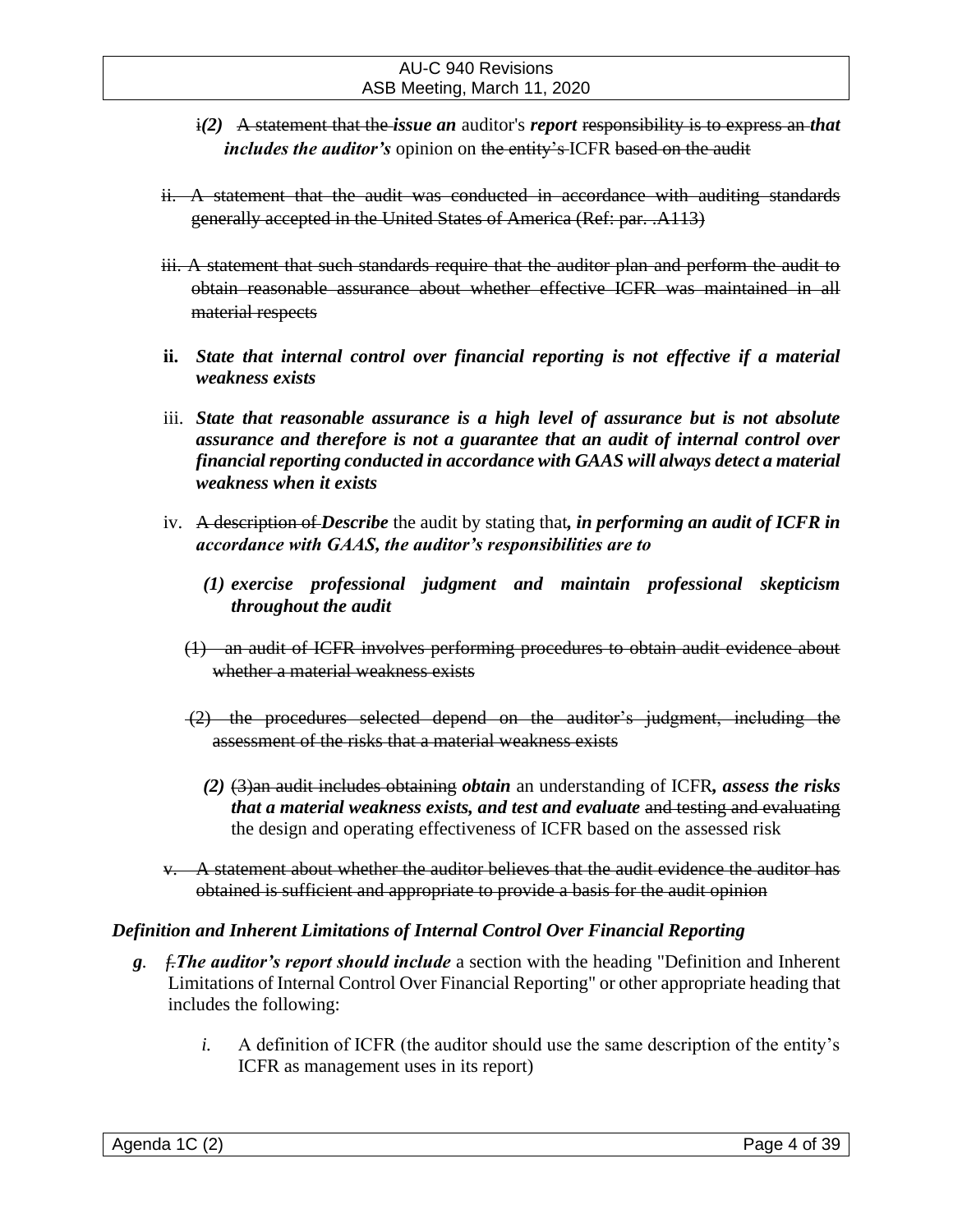- *ii.* A paragraph stating that because of inherent limitations, ICFR may not prevent, or detect and correct, misstatements and that projections of any assessment of effectiveness to future periods are subject to the risk that controls may become inadequate because of changes in conditions, or that the degree of compliance with the policies or procedures may deteriorate
- **1.** *g.* A section with the heading "Opinion" that includes the auditor's opinion on whether the entity maintained, in all material respects, effective ICFR as of the specified date, based on the criteria
	- *h.* **Signature of the Auditor.** The manual or printed signature of the auditor's firm *auditor's report should include the manual or printed signature of the auditor's firm*.
	- *i.* **Auditor's Address.** The *auditor's report should name the* city and state where the auditor practices *auditor's report is issued.*
	- *j.* **Date of the Auditor's Report.** *The* date of the auditor's report *should be dated*, *as required by paragraph .66.*

[Subsequent footnotes renumbered.]

### *Separate Report on ICFR*

**.65** If the auditor issues a separate report on ICFR, the auditor should add the following paragraph, in an other-matter paragraph with an appropriate heading, in accordance with section 706, *Emphasis-of-Matter Paragraphs and Other-Matter Paragraphs in the Independent Auditor's Report following the opinion paragraph within the "Opinion" section*, to the auditor's report on the financial statements:

We also have audited, in accordance with auditing standards generally accepted in the United States of America, [*entity name*]'s internal control over financial reporting as of December 31, 20X8, based on [*identify criteria*] and our report dated [*date of report, which should be the same as the date of the report on the financial statements*] expressed [*include nature of opinion*].

The auditor also should add the following other-matter paragraph *paragraph, following the opinion paragraph within the "Opinion on Internal Control Over Financial Reporting" section,* to the report on ICFR:

We also have audited, in accordance with auditing standards generally accepted in the United States of America, the [*identify financial statements*] of [*entity name*] and our report dated [*date of report, which should be the same as the date of the report on the audit of ICFR*] expressed [*include nature of opinion*]. (Ref: par. .A114–.A116)

### **Report Date**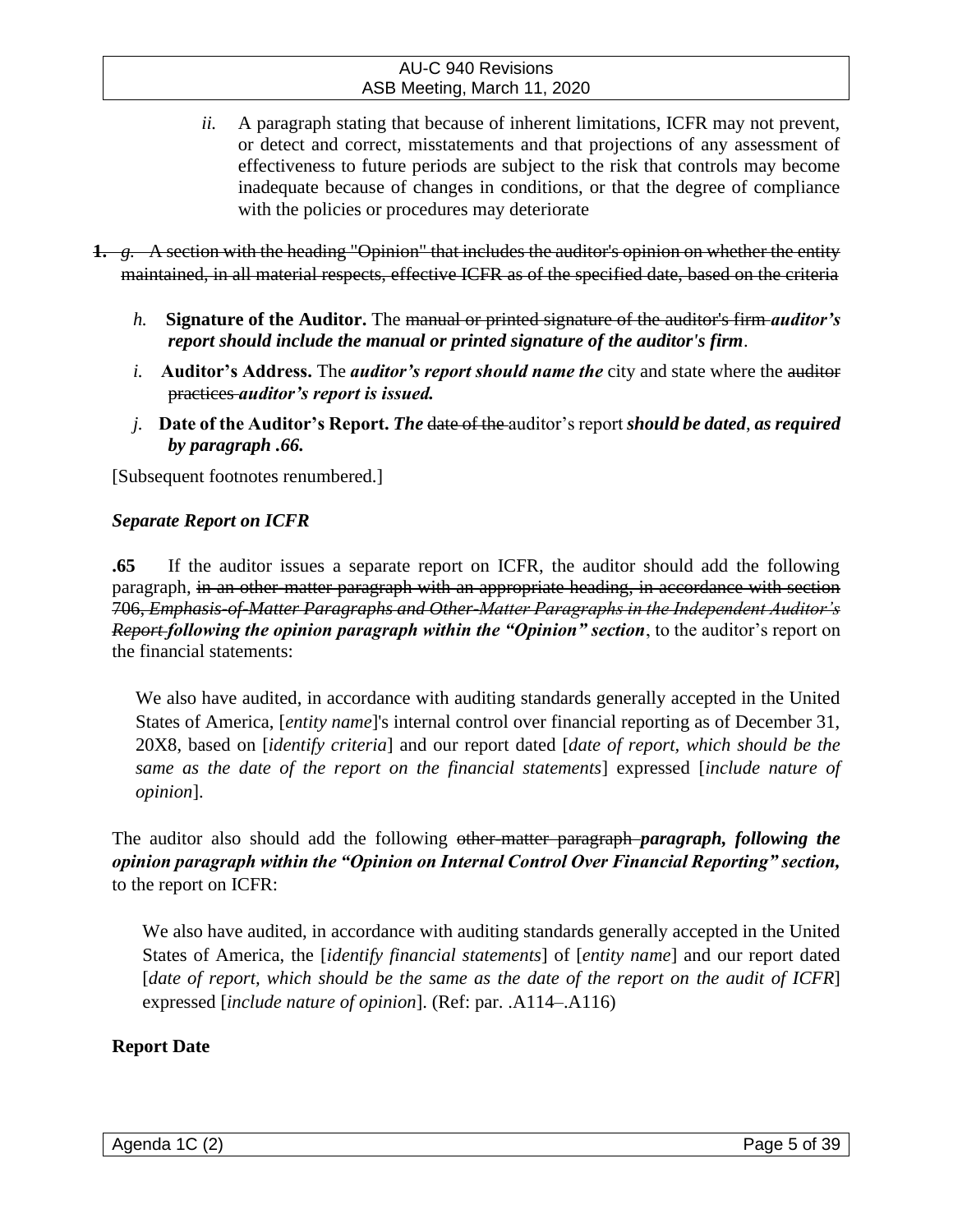**.66** The auditor should date the report on ICFR no earlier than the date on which the auditor has obtained sufficient appropriate audit evidence *on which* to support *base* the auditor's opinion, including evidence that the audit documentation has been reviewed.*.* Because the audit of ICFR is integrated with the audit of the financial statements, when issuing separate reports on the entity's financial statements and on ICFR, the dates of the reports should be the same. *(Ref: par. .A116)*

### **Report Modifications**

[No proposed amendment to paragraphs .67–.68.]

*.69* **.71** The auditor should determine the effect an adverse opinion on ICFR has on the auditor's opinion on the financial statements. Additionally, the auditor should disclose, *as a separate paragraph within the "Adverse Opinion on Internal Control Over Financial Reporting" section to the report* on ICFR**,** in an other-matter paragraph or as part of the paragraph that identifies the material weakness, whether the auditor's opinion on the financial statements was affected by the material weakness. (Ref: par. *.A120*.A121)

**.***70* **.69** When ICFR is not effective because one or more material weaknesses exist, the auditor's report should include *the following in the "Basis for Adverse Opinion on Internal Control Over Financial Reporting" section:*

- *a.* The definition of a material weakness
- *b.* A statement that one or more material weaknesses have been identified and an identification of the material weaknesses described in management's assessment about ICFR. (Ref: par. *.A121*.A120)

.*71* **.70** If one or more material weaknesses have not been included in management's report accompanying the auditor's report, the auditor's report should be modified to state that one or more material weaknesses have been identified but not included in management's report. Additionally, the auditor's report should include a description of each material weakness not included in management's report. The auditor's description should include specific information about the nature of each material weakness and its actual and potential effect on the presentation of the entity's financial statements issued during the existence of the weakness. In this case, the auditor also should communicate, in writing, to those charged with governance that one or more material weaknesses were not disclosed or identified as a material weakness in management's report. If one or more material weaknesses have been included in management's report but the auditor concludes that the disclosure of such material weaknesses is not fairly presented in all material respects, the auditor's report should describe this conclusion as well as the information necessary to fairly describe each material weakness.

[No proposed amendment to paragraphs .72–.74.]

**.75** When disclaiming an opinion because of a scope limitation, the auditor should state that the auditor does not express an opinion on the effectiveness of ICFR and *within the "Disclaimer of Opinion on Internal Control Over Financial Reporting" section and state* the substantive reasons for the disclaimer. *within the "Basis for Disclaimer of Opinion on Internal Control Over Financial Reporting" section.* The auditor *should amend the basis of opinion and auditor's*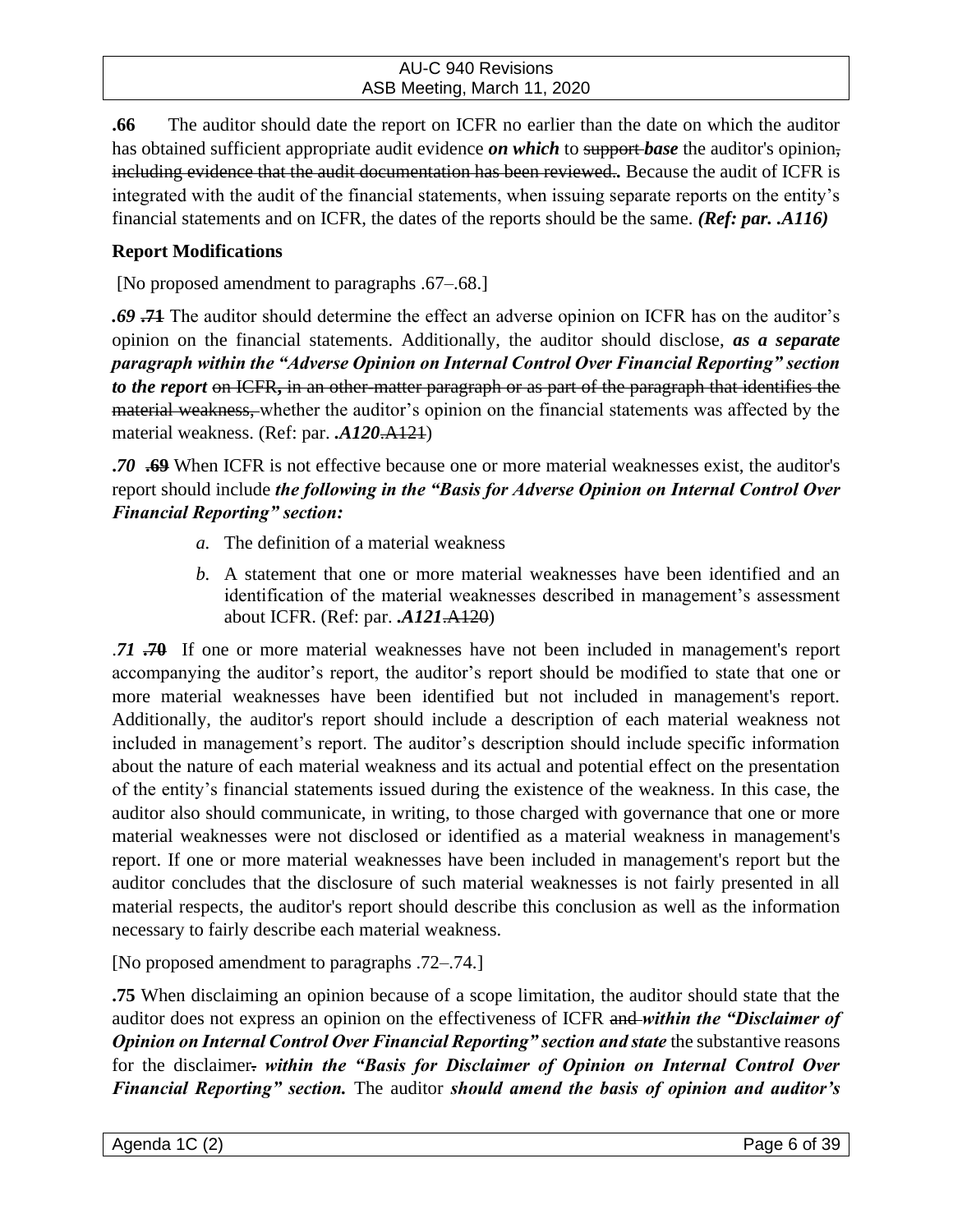*responsibilities sections and* should not identify the procedures that were performed nor include the statements describing the characteristics of an audit of ICFR, as described in paragraph .64**d***(i), paragraph .64***d**e*(ii), paragraph .64***d**e*(iv), and paragraph .64*f; to do so might overshadow the disclaimer. (Ref: par. .A123–.A124)

**.76** When the auditor disclaims an opinion but has concluded that one or more material weaknesses exist, the auditor's report also should include *the following in a separate section in the auditor's report with the title "Material Weakness[es]" the "Basis for Disclaimer of Opinion on Internal Control Over Financial Reporting" section:*

- *a. T*the definition of a material weakness
- *b. A statement that one or more material weaknesses have been identified* and *an identification of the material weaknesses described in management's assessment about ICFR*
- bc. A a description of any *the* material weaknesses identified in the entity's ICFR. This description should address the requirements in paragraph .69 and should provide the users of the report with specific information about the nature of any material weakness and its actual and potential effect on the presentation of the entity's financial statements issued during the existence of the weakness.

The auditor also should apply the requirements in paragraph *paragraphs .69 and* .71. (Ref: par. .A125)

[No proposed amendment to paragraphs .77–.79.]

### **Additional Information**

**.80** When management includes, either within management's report or in a document containing management's report *and the related auditor's report*, information in addition to the elements that are subject to the auditor's evaluation as described in paragraph .55, the auditor should *do the following:*

- *a. When such information is included in management's report, readRead the additional information to identify material inconsistencies with management's report and remain alert forto become aware of material misstatements of fact while reading the additional information.*
- *b. If no material inconsistencies or material misstatements of fact are identified,* disclaim an opinion, in an other-matter paragraph, on the additional information. *If, upon reading the additional information the auditor identifies a material inconsistency or becomes aware of a material misstatement of fact, request management to correct the information, and to do the following, as applicabe.* 
	- *i. If management agrees to make the correction, determine that the correction has been made.*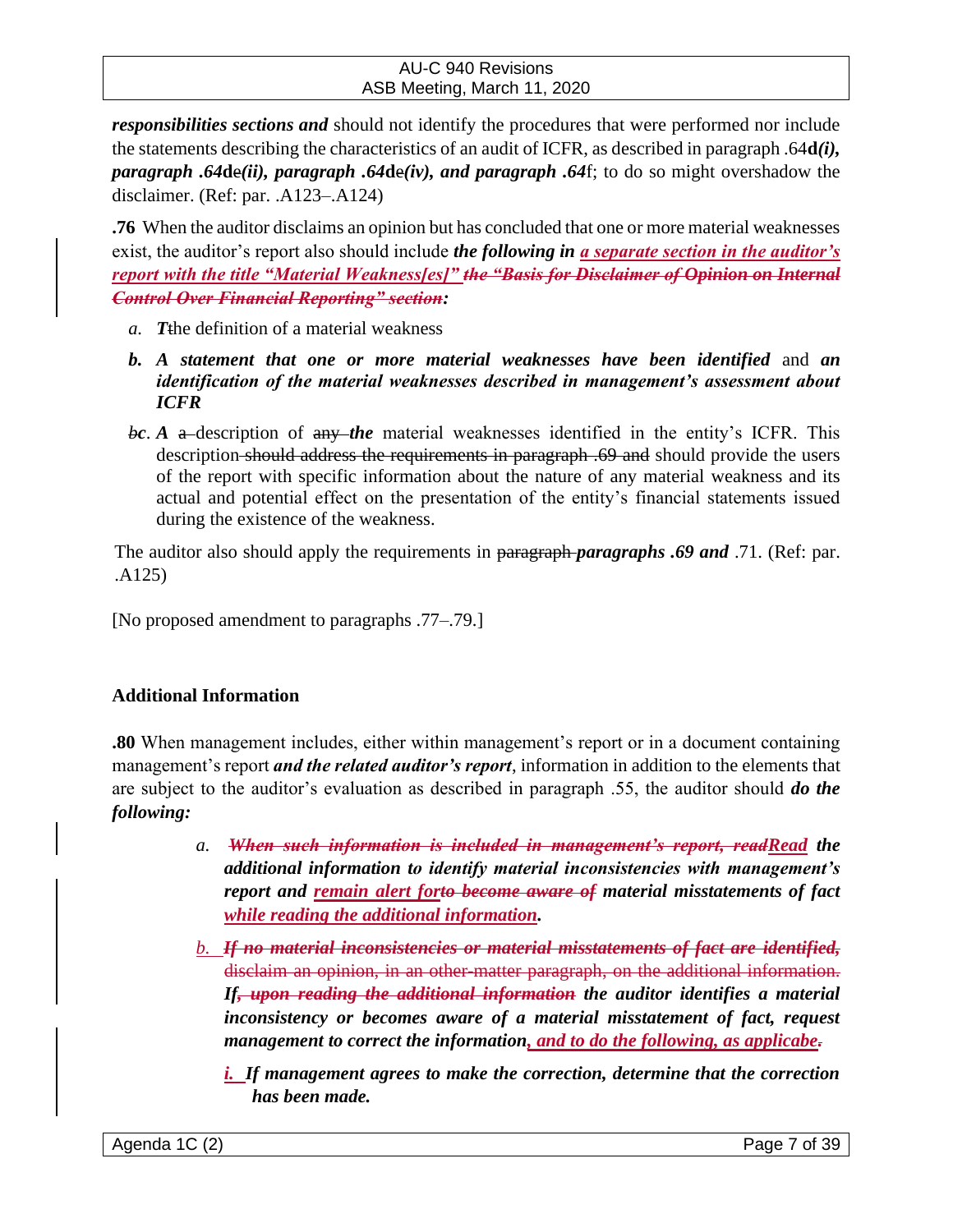- *ii. If management refuses to make the correction, communicate the matter to those charged with governance and request that the correction be made.*
- *iii. If the correction is not made after communicating with those charged with governance, the auditor should do one or more of the following:* (Ref: par. .A129)

*1. Consider the implications for the auditor's report and communicate to those charged with governance about how the auditor plans to address the material inconsistency or material misstatement of fact in the auditor's report*

#### *2. Withhold the auditor's report*

*3. Withdraw from the engagement, when withdrawal is possible under the applicable law or regulation*

- *cb. When the additional information subject to the requirements of paragraph .80a is included in management's report and no material inconsistencies or material misstatements of fact are identified, the auditor should disclaim an opinion, in an other-matter paragraph, on the additional information. such information is included outside management's report and the related auditor's report,* read the additional information to identify material inconsistencies with management's report. If, upon reading the additional information, the auditor *identifies a* material inconsistency or *becomes aware of a material* misstatement of fact, *request management to correct the information. If management agrees to make the correction, determine that the correction has been made. If management refuses to make the correction, communicate the matter to those charged with governance and request that the correction be made. If the correction is not made after communicating with those charged with governance, the auditor should do one or more of the following:* (Ref: par. .A130)
- *i. Consider the implications for the auditor's report and communicate to those charged with governance about how the auditor plans to address the material inconsistency or material misstatement of fact in the auditor's report*
- *ii. Withhold the auditor's report*
- *iii. Withdraw from the engagement, when withdrawal is possible under the applicable law or regulation*

#### **SPECIAL TOPICS**

#### **Entities With Multiple Components**

[No proposed amendment to paragraphs .81–.83.]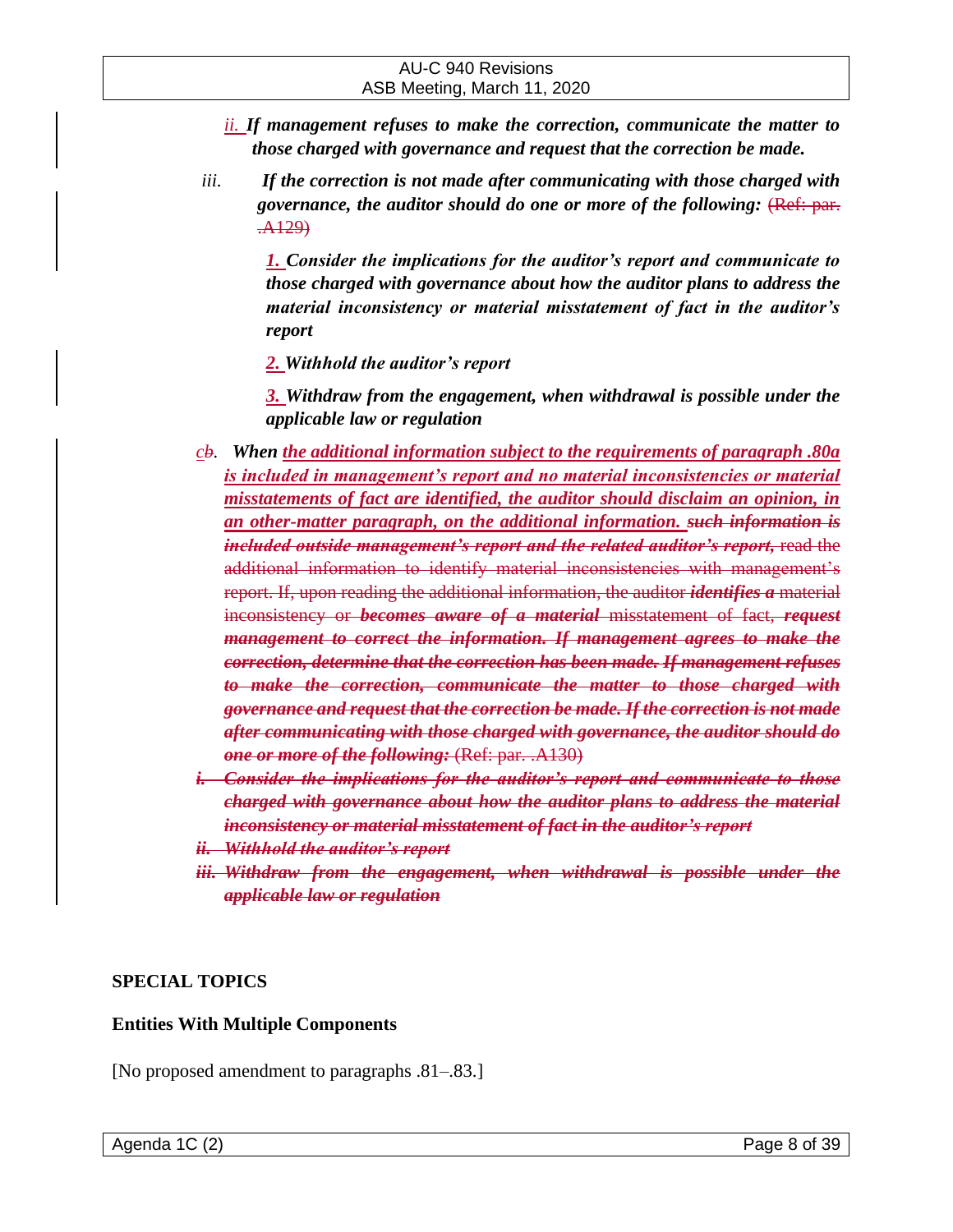*Special Situations*

[No proposed amendment to paragraphs .84–.85.]

**.86** In situations in which management elects to limit its assessment by excluding certain entities, the auditor should evaluate whether it is appropriate, in the auditor's judgment, to do so. If the auditor concludes that it is appropriate, *in applying the requirement in paragraph .64***d***,* the auditor should include in the introductory paragraph of the report in either the "Opinion on Internal Control" Over Financial Reporting" or "Basis or Opinion" section of the report a disclosure similar to management's regarding the exclusion of an entity from the scope of both management's assessment about ICFR and the auditor's audit of ICFR. Additionally, the auditor should evaluate the appropriateness of management's disclosure related to such a limitation. (Ref: par. .A136)

[No proposed amendment to paragraphs .87–.A113. Paragraphs .A113 and .A115–.A116 included for contextual purposes.]

**Application and Other Explanatory Material**

**…**

### **Reporting on ICFR (Ref: par. .64–.65)**

### *Considerations Specific to Governmental Entities*

**.A113** When the audit is also conducted in accordance with *Government Auditing Standards* (also known as the Yellow Book), the auditor may state that the audit was conducted in accordance with the auditing standards generally accepted in the United States and the standards applicable to financial audits contained in *Government Auditing Standards* issued by the Comptroller General of the United States. If significant deficiencies in ICFR are identified in such an audit and the auditor's report refers to *Government Auditing Standards*, those standards require the auditor to report such deficiencies. The following is an illustration of that communication through the addition of other-matter paragraphs to the auditor's report:

In accordance with *Government Auditing Standards*, we are required to report findings of significant deficiencies. A significant deficiency is a deficiency, or a combination of deficiencies, in internal control that is less severe than a material weakness, yet important enough to merit attention by those charged with governance. We consider the deficiencies in ABC Company's internal control described below [*or in the accompanying schedule of findings*] to be significant deficiencies.

ABC Company's response to the findings identified in our audit is described below [*or in the accompanying schedule of findings*]. We did not audit ABC Company's response and, accordingly, we express no opinion on the response.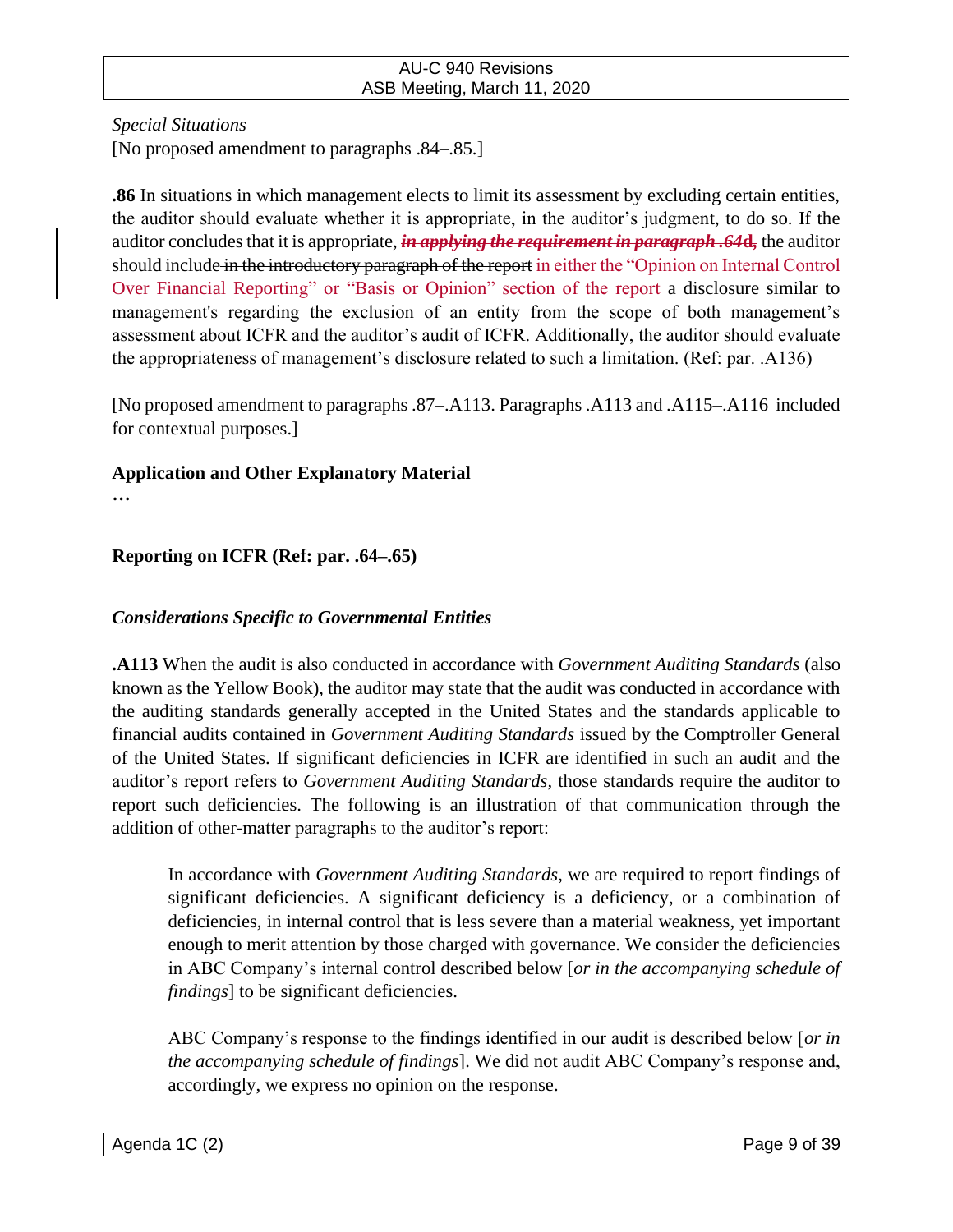.A114 When an other-matter paragraph relating to ICFR is included in a financial statement audit report, the auditor may include a heading above the other-matter paragraph such as "Report on Internal Control Over Financial Reporting." When an other-matter paragraph relating to the financial statement audit is included in an ICFR report, the auditor may include a heading above the other-matter paragraph such as "Report on the Financial Statements."

*.A114*.A115 The auditor may choose to issue a combined report (that is, one report containing both an opinion on the financial statements and an opinion on ICFR) or separate reports on the entity's financial statements and on ICFR.

*.A115*.A116 If the auditor issues a separate report on ICFR and expresses an adverse opinion on ICFR, the disclosure required by paragraph *.69*.71 related to the effect of the adverse opinion on ICFR on the auditor's opinion on the financial statements may be combined with the report language described in paragraph .65.

*.A116 AU-C section 220***, Quality Control for an Engagement Conducted in Accordance With Generally Accepted Auditing Standards***, requires that, on or before the date of the auditor's report, the engagement partner, through a review of the audit documentation and discussion with the engagement team, be satisfied that sufficient appropriate audit evidence has been obtained to support the conclusions reached and for the auditor's report to be issued.<sup>25</sup> When an engagement quality control review is performed, AU-C section 220 requires that the auditor's report not be released prior to the completion of the engagement quality control review.<sup>26</sup>*

*<sup>25</sup> See paragraph .19 of AU-C section 220,* **Quality Control for an Engagement Conducted in Accordance With Generally Accepted Auditing Standards***, for further discussion.*

*<sup>26</sup> Paragraph .21 of AU-C section 220.*

[Subsequent footnotes further renumbered. No proposed amendment to paragraphs .A117–.A119.]

*.A120*.A121 As described in paragraph *.A115*.A116, if the auditor issues a separate report on ICFR in this circumstance, the disclosure required by paragraph *.69*.71 may be combined with the report language described in paragraph .65.

*.A121*.A120 The auditor's report need only refer to the "material weaknesses described in management's report" and need not include a description of each material weakness, provided each material weakness is included and fairly presented in all material respects in management's report, as described in paragraph *.71*.70.

[No proposed amendment to paragraphs .A122–.A153.]

# **EXHIBIT A — ILLUSTRATIVE REPORTS**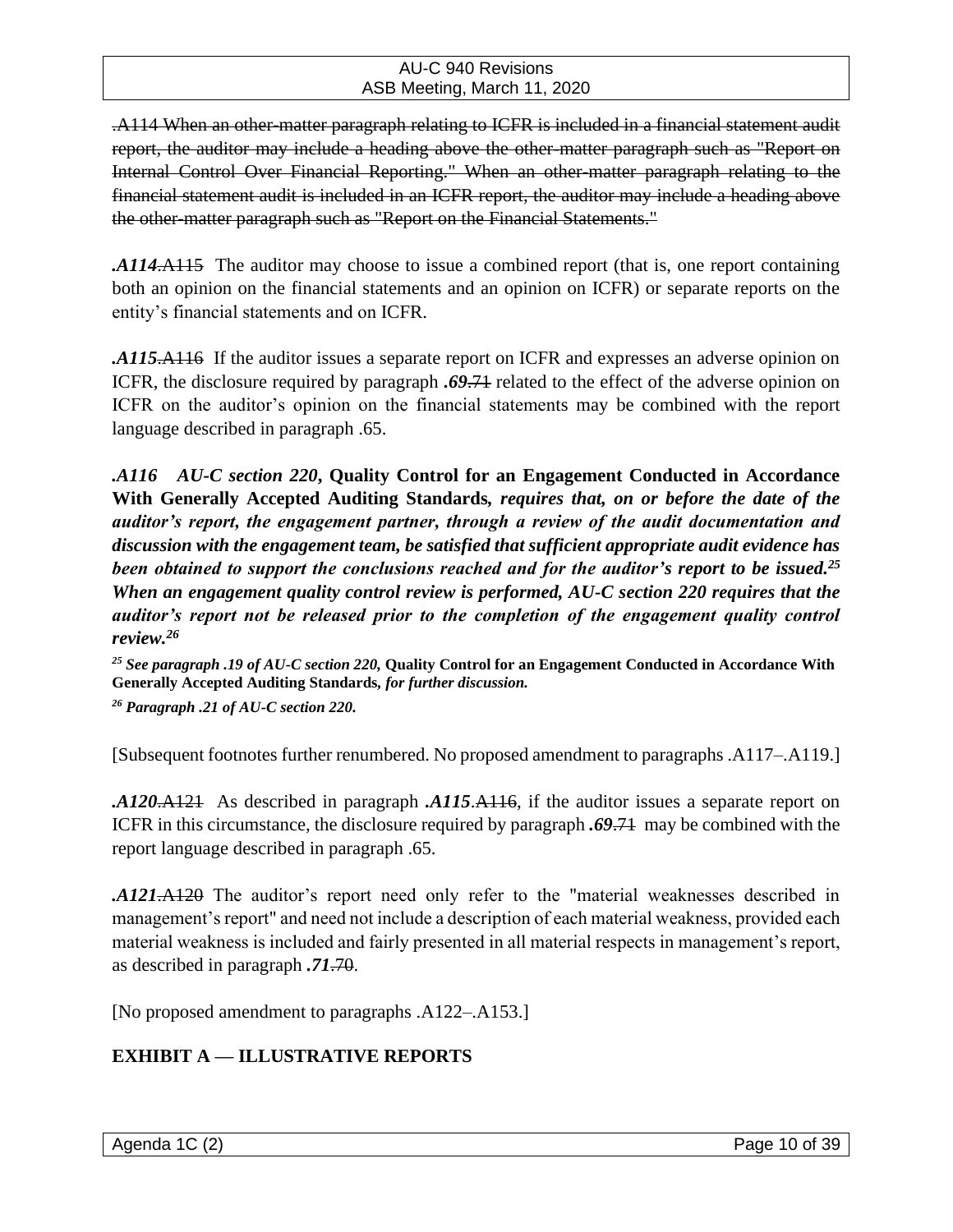**.A154** The following illustrate the report elements described in this section. The illustrations assume that the audit of internal control over financial reporting (ICFR) and the audit of the financial statements were performed by the same auditor. Report modifications are discussed beginning in paragraph .67 of this section.

Illustration 1 — Unmodified Opinion on ICFR

Illustration 2 — Adverse Opinion on ICFR

Illustration 3 — Disclaimer of Opinion on ICFR

Illustration 4 — Unmodified Opinion on ICFR Making Reference to a Component Auditor

Illustration 5 — Combined Report Expressing an Unmodified Opinion on ICFR and an Unmodified Opinion on the Financial Statements

### **Illustration 1 — Unmodified Opinion on ICFR**

The following is an illustrative report expressing an unmodified opinion on ICFR.

### **Independent Auditor's Report**

[*Appropriate Addressee*]

### **Report on Internal Control Over Financial Reporting<sup>1</sup>**

### *Opinion on Internal Control Over Financial Reporting*

We have audited ABC Company's internal control over financial reporting as of December 31, 20XX, based on [*identify criteria*].<sup>2</sup> In our opinion, ABC Company maintained, in all material

Agenda 1C (2) Page 11 of 39

<sup>&</sup>lt;sup>1</sup> The subtitle "Report on Internal Control Over Financial Reporting" is unnecessary in circumstances when the second subtitle, "Report on Other Legal and Regulatory Requirements," is not applicable.

<sup>2</sup> For example, the following may be used to identify the criteria: "criteria established in the *Internal Control— Integrated Framework* (2013), issued by the Committee of Sponsoring Organizations of the Treadway Commission (COSO)."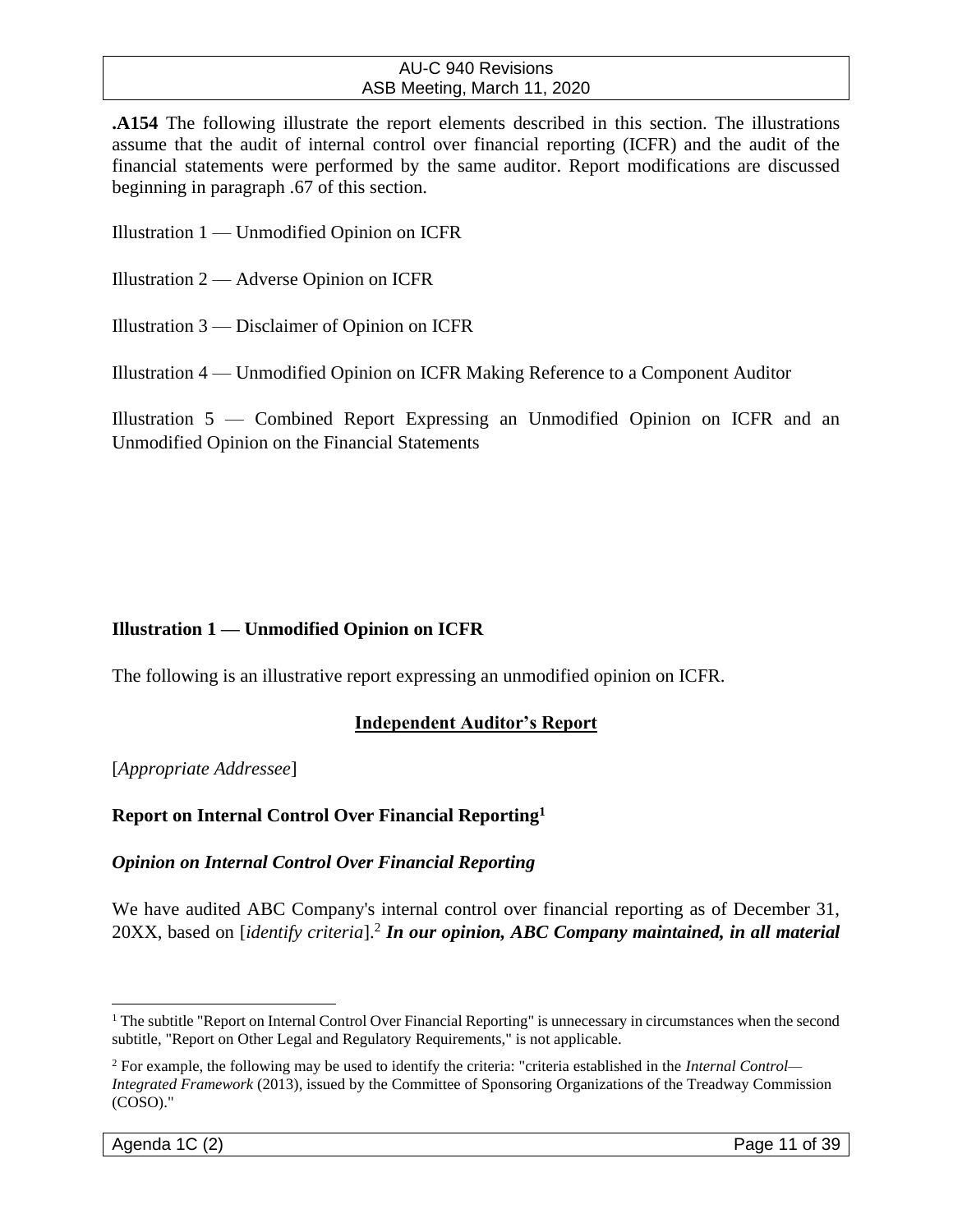*respects, effective internal control over financial reporting as of December 31, 20XX, based on [***identify criteria***].*

### *Management's Responsibility for Internal Control Over Financial Reporting*

Management is responsible for designing, implementing, and maintaining effective internal control over financial reporting, and for its assessment about the effectiveness of internal control over financial reporting, included in the accompanying [*title of management's report*].

### *Auditor's Responsibility*

*We also have audited, in accordance with auditing standards generally accepted in the United States of America (GAAS), the [***identify financial statements***] of ABC Company, and our report dated [***date of report, which should be the same as the date of the report on the audit of ICFR***] expressed [***include nature of opinion***].*

### **Basis for Opinion**

We conducted our audit in accordance with *GAAS* auditing standards generally accepted in the United States of America*. Our responsibilities under those standards are further described in the Auditor's Responsibilities for the Audit of Internal Control Over Financial Reporting section of our report. We are required to be independent of ABC Company and to meet our other ethical responsibilities, in accordance with the relevant ethical requirements relating to our audit. We believe that the audit evidence we have obtained is sufficient and appropriate to provide a basis for our audit opinion.*

### **Responsibilities of Management for Internal Control Over Financial Reporting**

*Management is responsible for designing, implementing, and maintaining effective internal control over financial reporting, and for its assessment about the effectiveness of internal control over financial reporting, included in the accompanying [***title of management's report***].* 

. Those standards require that we plan and perform the audit

#### **Auditor's Responsibilities for the Audit of Internal Control Over Financial Reporting**

*Our objectives are* to obtain reasonable assurance about whether effective internal control over financial reporting was maintained in all material respects. *and to issue an auditor's report that includes our opinion on internal control over financial reporting.* An audit of internal *Internal*  control over financial reporting *is not effective if* involves performing procedures to obtain audit evidence about whether a material weakness exists. The procedures selected depend on the auditor's *Reasonable assurance is a high level of assurance but is not absolute assurance and*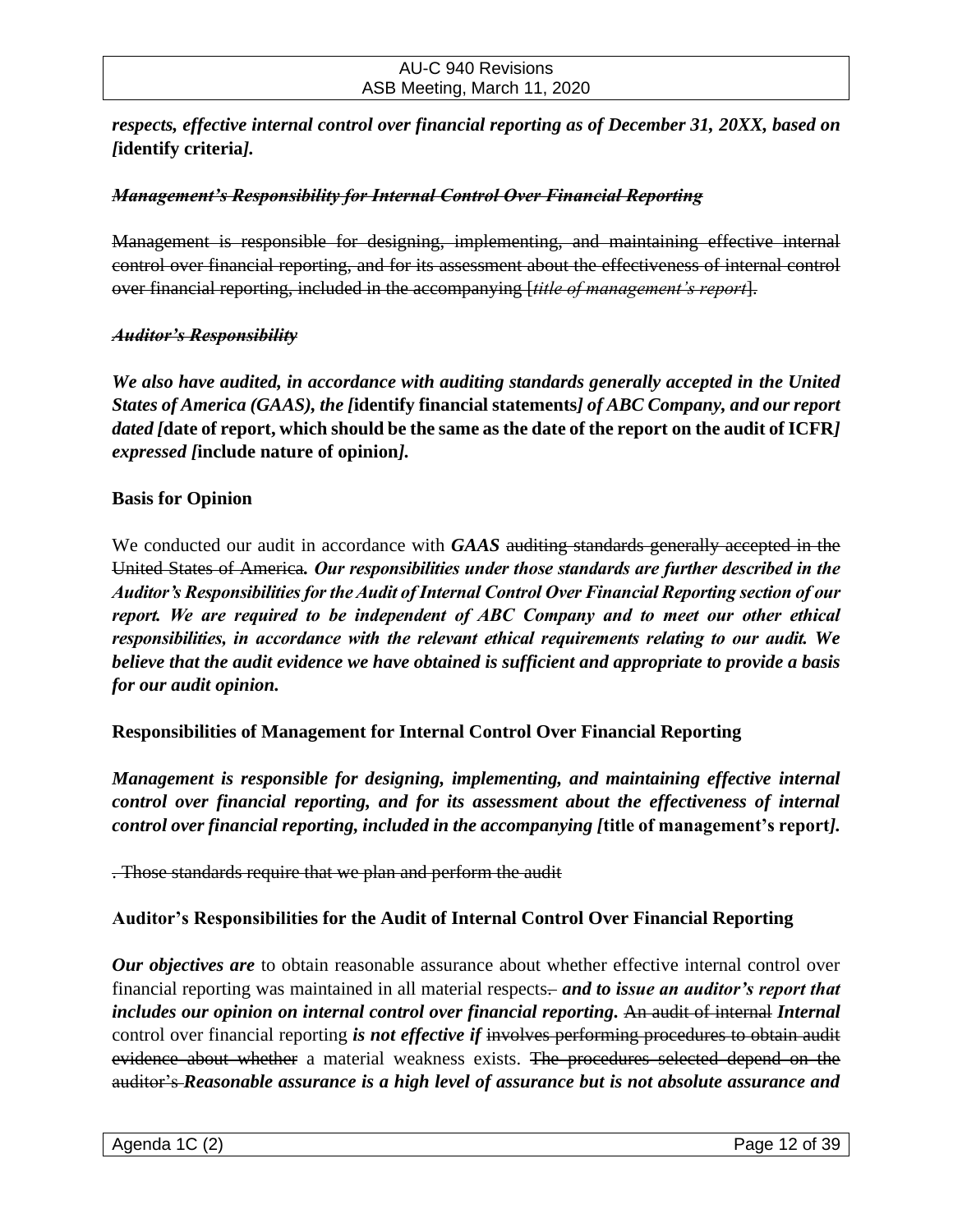*therefore is not a guarantee that an audit of internal control over financial reporting conducted in accordance with GAAS will always detect a material weakness when it exists.* 

*In performing an audit of internal control over financial reporting in accordance with GAAS, we:*

- *Exercise professional* judgment<del>, including the assessment of the risks that a material</del> weakness exists. An audit includes obtaining *and maintain professional skepticism throughout the audit.*
- *Obtain* an understanding of internal control over financial reporting*, assess the risks that a material weakness exists,* and testing *test* and evaluating *evaluate* the design and operating effectiveness of internal control over financial reporting based on the assessed risk.

We believe that the audit evidence we have obtained is sufficient and appropriate to provide a basis for our audit opinion.

### *Definition and Inherent Limitations of Internal Control Over Financial Reporting*

An entity's internal control over financial reporting is a process effected by those charged with governance, management, and other personnel, designed to provide reasonable assurance regarding the preparation of reliable financial statements in accordance with [*applicable financial reporting framework, such as accounting principles generally accepted in the United States of America*]. An entity's internal control over financial reporting includes those policies and procedures that (1) pertain to the maintenance of records that, in reasonable detail, accurately and fairly reflect the transactions and dispositions of the assets of the entity; (2) provide reasonable assurance that transactions are recorded as necessary to permit preparation of financial statements in accordance with [*applicable financial reporting framework, such as accounting principles generally accepted in the United States of America*], and that receipts and expenditures of the entity are being made only in accordance with authorizations of management and those charged with governance; and (3) provide reasonable assurance regarding prevention, or timely detection and correction of unauthorized acquisition, use, or disposition of the entity's assets that could have a material effect on the financial statements.

Because of its inherent limitations, internal control over financial reporting may not prevent, or detect and correct, misstatements. Also, projections of any assessment of effectiveness to future periods are subject to the risk that controls may become inadequate because of changes in conditions, or that the degree of compliance with the policies or procedures may deteriorate.

### *Report on Other Legal and Regulatory Requirements*

*[***Form and content of this section of the auditor's report will vary depending on the nature of the auditor's other reporting responsibilities***.]*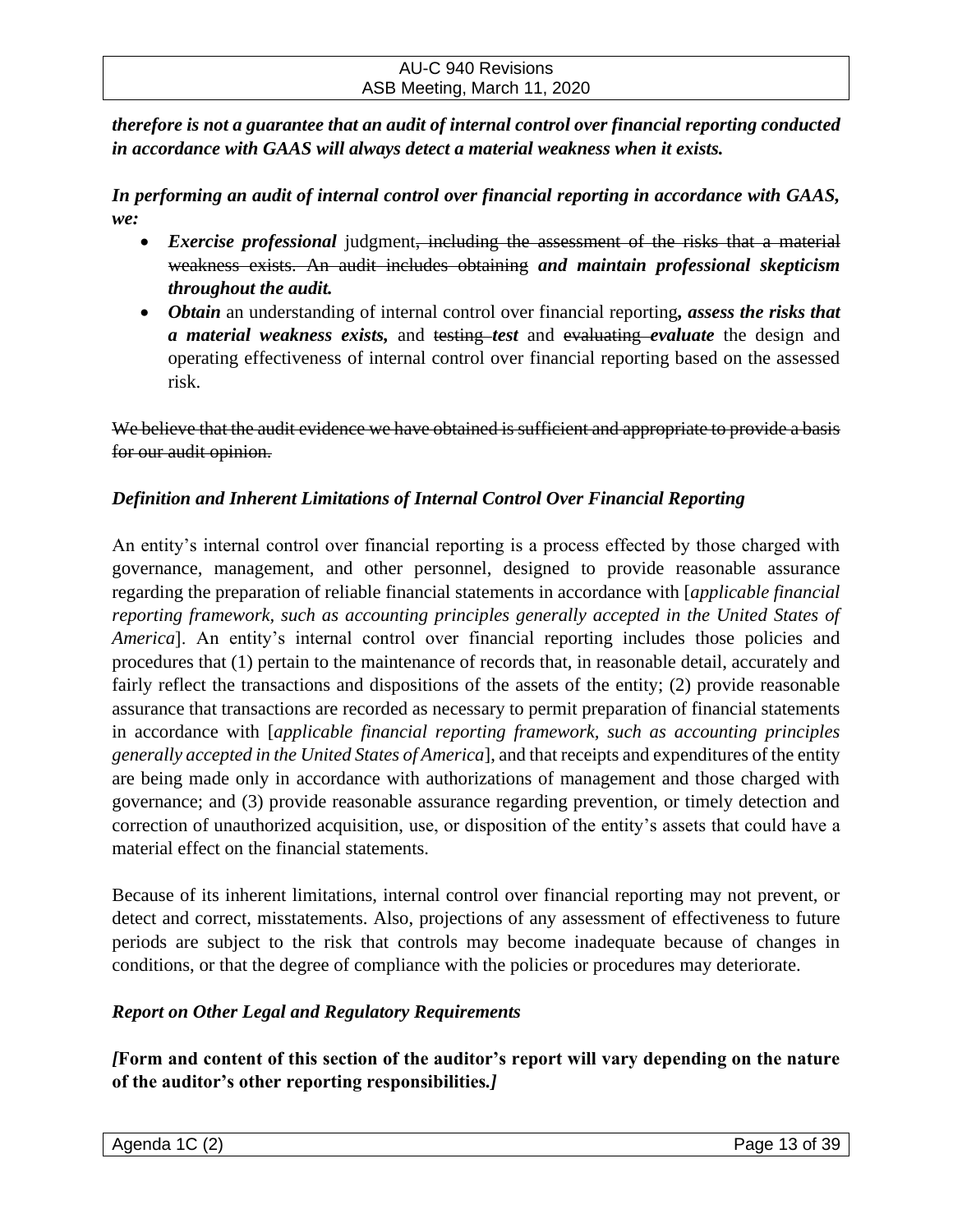### *Opinion*

In our opinion, ABC Company maintained, in all material respects, effective internal control over financial reporting as of December 31, 20XX, based on [*identify criteria*].

### *Report on Financial Statements*

We also have audited, in accordance with auditing standards generally accepted in the United States of America, the [*identify financial statements*] of ABC Company, and our report dated [*date of report, which should be the same as the date of the report on the audit of ICFR*] expressed [*include nature of opinion*].

### **Report on Other Legal and Regulatory Requirements**

[*Form and content of this section of the auditor's report will vary depending on the nature of the auditor's other reporting responsibilities.*]

[*Auditor's signature*] *[***Signature of the auditor's firm***]* [*Auditor's City and state* **where the auditor's report is issued**] [*Date of the auditor's report*]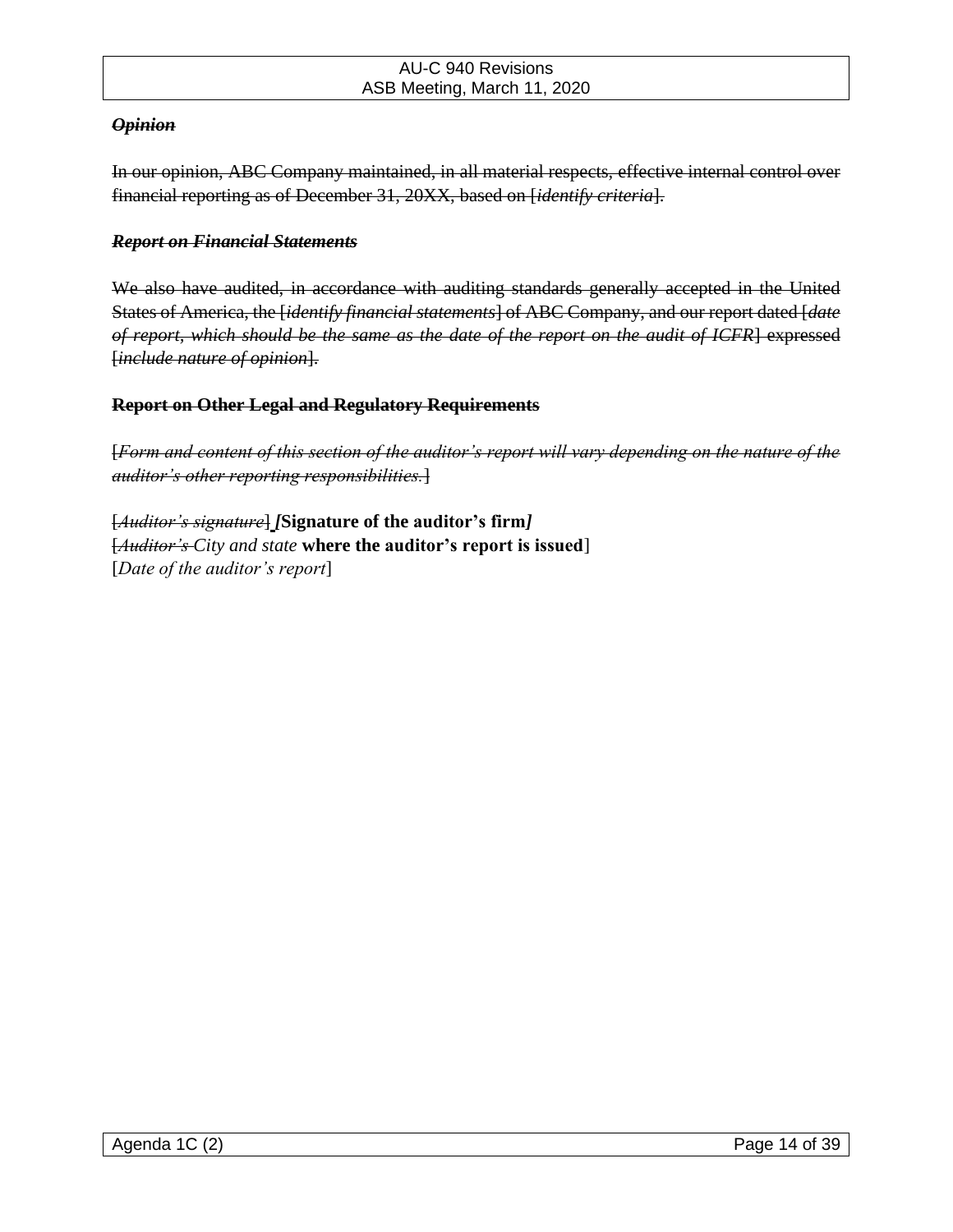| ASB Meeting    |  |
|----------------|--|
| March 11, 2020 |  |
|                |  |

### **Illustration 2 — Adverse Opinion on ICFR**

The following is an illustrative report expressing an adverse opinion on ICFR. In this example, the opinion on the financial statements is not affected by the adverse opinion on ICFR.

### **Independent Auditor's Report**

[*Appropriate Addressee*]

### **Report on Internal Control Over Financial Reporting<sup>1</sup>**

### **Adverse Opinion on Internal Control Over Financial Reporting**

We have audited ABC Company's internal control over financial reporting as of December 31, 20XX, based on [*identify criteria*].<sup>2</sup> In our opinion, because of the effect of the material weakness *described in the Basis for Adverse Opinion section on the achievement of the objectives of [***identify criteria***], ABC Company has not maintained effective internal control over financial reporting as of December 31, 20XX, based on [***identify criteria***].*

*We also have audited, in accordance with auditing standards generally accepted in the United States of America (GAAS), the [***identify financial statements***] of ABC Company, and our report dated [***date of report, which should be the same as the date of the report on the audit of ICFR***] expressed [***include nature of opinion***].* 

*We considered the material weakness described in the Basis for Adverse Opinion on Internal Control Over Financial Reporting section in determining the nature, timing, and extent of audit procedures applied in our audit of the 20XX financial statements, and this report does not affect such report on the financial statements.*

**Basis for Adverse Opinion** *on Internal Control Over Financial Reporting*

*A material weakness is a deficiency, or a combination of deficiencies, in internal control over financial reporting, such that there is a reasonable possibility that a material misstatement of the entity's financial statements will not be prevented, or detected and corrected, on a timely* 

<sup>&</sup>lt;sup>1</sup> The subtitle "Report on Internal Control Over Financial Reporting" is unnecessary in circumstances when the second subtitle, "Report on Other Legal and Regulatory Requirements," is not applicable.

<sup>2</sup> For example, the following may be used to identify the criteria: "criteria established in the *Internal Control— Integrated Framework* (2013), issued by the Committee of Sponsoring Organizations of the Treadway Commission (COSO)."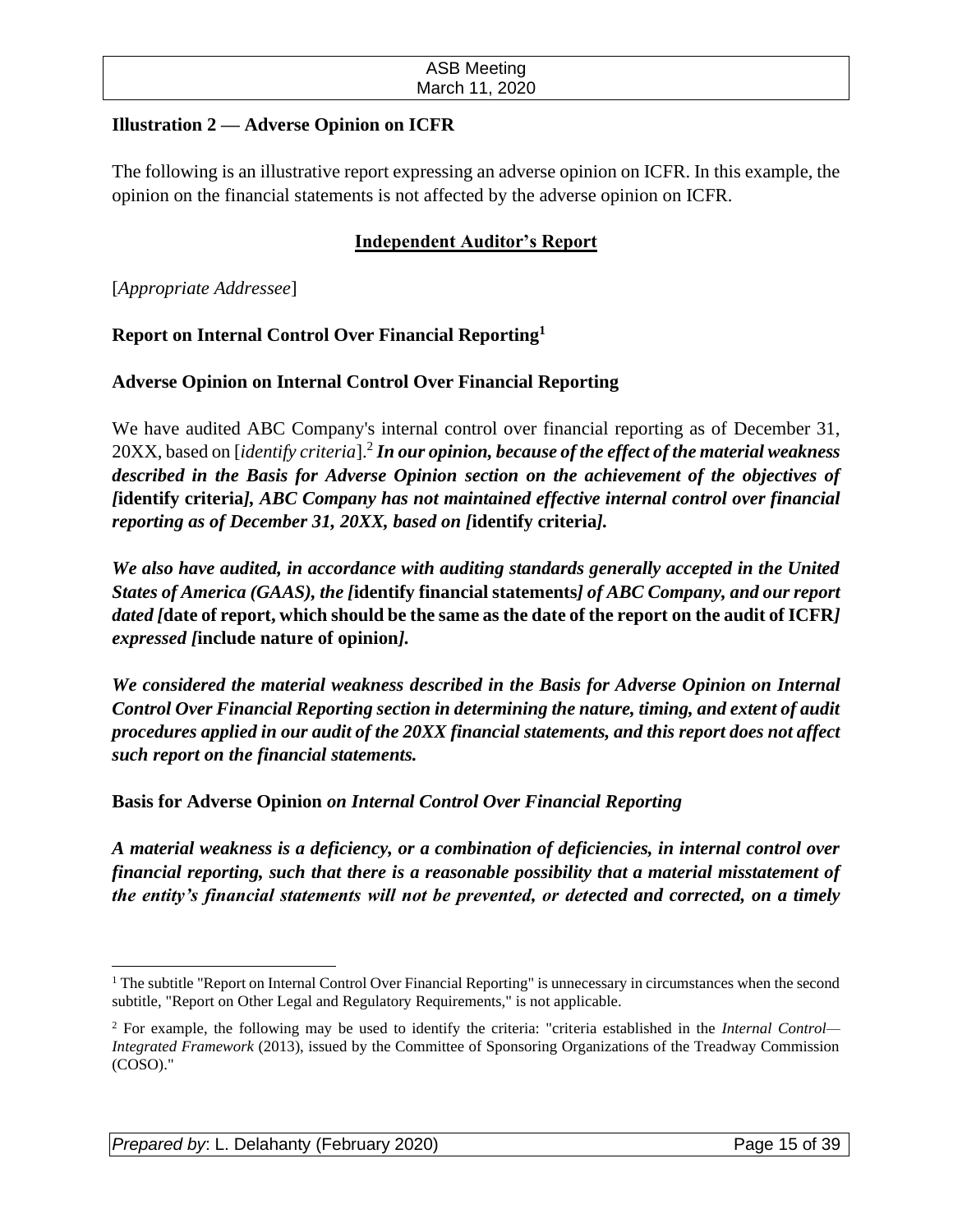*basis. The following material weakness has been identified and included in the accompanying [***title of management's report***].*

### *[***Identify the material weakness described in management's report***.] 3*

*We conducted our audit in accordance with GAAS. Our responsibilities under those standards are further described in the Auditor's Responsibilities for the Audit of Internal Control Over Financial Reporting section of our report. We are required to be independent of ABC Company and to meet our other ethical responsibilities, in accordance with the relevant ethical requirements relating to our audit. We believe that the audit evidence we have obtained is sufficient and appropriate to provide a basis for our audit opinion.*

### *Responsibilities of Management Management's Responsibility for Internal Control Over Financial Reporting*

Management is responsible for designing, implementing, and maintaining effective internal control over financial reporting, and for its assessment about the effectiveness of internal control over financial reporting, included in the accompanying [*title of management's report*].

### *Auditor's Responsibility Responsibilities for the Audit of Internal Control Over Financial Reporting*

Our *objectives are to* responsibility is to express an opinion on the entity's internal control over financial reporting based on our audit. We conducted our audit in accordance with auditing standards generally accepted in the United States of America. Those standards require that we plan and perform the audit to obtain reasonable assurance about whether effective internal control over financial reporting was maintained in all material respects *and to issue an auditor's report that includes our opinion on internal control over financial reporting*. An audit of internal *Internal*  control over financial reporting *is not effective if* involves performing procedures to obtain evidence about whether a material weakness exists. *Reasonable assurance is a high level of assurance but is not absolute assurance and therefore is not a guarantee that an audit of internal control over financial reporting conducted in accordance with GAAS will always detect a material weakness when it exists.* 

*In performing an audit of internal control over financial reporting in accordance with GAAS, we:*

• *Exercise professional judgment and maintain professional skepticism throughout the audit*

<sup>3</sup> See paragraphs .68–.71 of this section for specific reporting requirements. The auditor's report need only refer to the material weaknesses described in management's report and need not include a description of each material weakness, provided each material weakness is included and fairly presented in all material respects in management's report.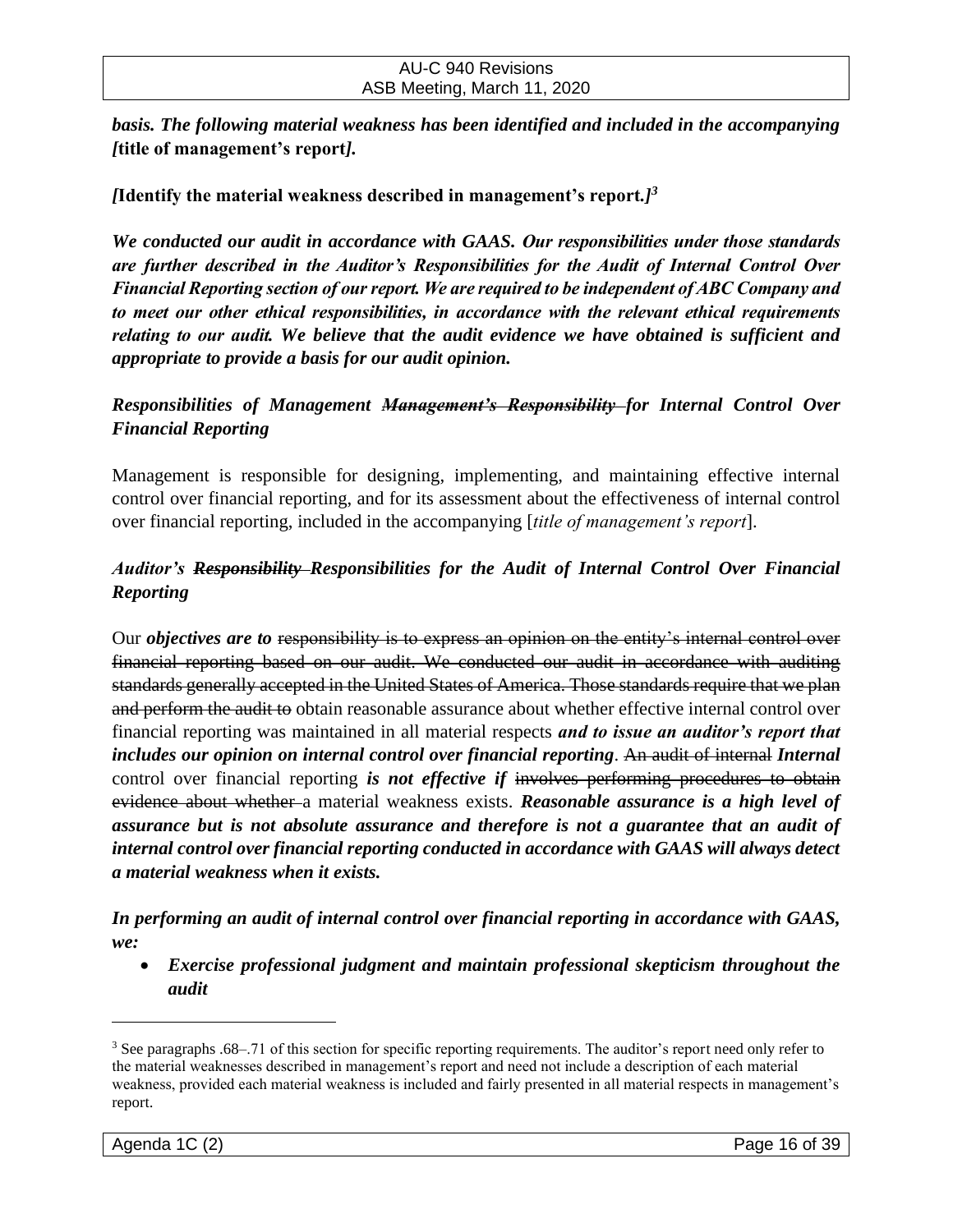• *Obtain* The procedures selected depend on the auditor's judgment, including the assessment of the risks that a material weakness exists. An audit includes obtaining an understanding of internal control over financial reporting*, assess the risks that a material weakness exists*, and *test* testing and *evaluate* evaluating the design and operating effectiveness of internal control over financial reporting based on the assessed risk.

We believe that the audit evidence we have obtained is sufficient and appropriate to provide a basis for our adverse audit opinion.

### *Definition and Inherent Limitations of Internal Control Over Financial Reporting*

An entity's internal control over financial reporting is a process effected by those charged with governance, management, and other personnel, designed to provide reasonable assurance regarding the preparation of reliable financial statements in accordance with [*applicable financial reporting framework, such as accounting principles generally accepted in the United States of America*]. An entity's internal control over financial reporting includes those policies and procedures that (1) pertain to the maintenance of records that, in reasonable detail, accurately and fairly reflect the transactions and dispositions of the assets of the entity; (2) provide reasonable assurance that transactions are recorded as necessary to permit preparation of financial statements in accordance with [*applicable financial reporting framework, such as accounting principles generally accepted in the United States of America*], and that receipts and expenditures of the entity are being made only in accordance with authorizations of management and those charged with governance; and (3) provide reasonable assurance regarding prevention, or timely detection and correction, of unauthorized acquisition, use, or disposition of the entity's assets that could have a material effect on the financial statements.

Because of its inherent limitations, internal control over financial reporting may not prevent, or detect and correct, misstatements. Also, projections of any assessment of effectiveness to future periods are subject to the risk that controls may become inadequate because of changes in conditions or that the degree of compliance with the policies or procedures may deteriorate.

### *Report on Other Legal and Regulatory Requirements*

*[***Form and content of this section of the auditor's report will vary depending on the nature of the auditor's other reporting responsibilities.***]*

#### *Adverse Opinion*

In our opinion, because of the effect of the material weakness described in the Basis for Adverse Opinion paragraph on the achievement of the objectives of [*identify criteria*], ABC Company has not maintained effective internal control over financial reporting as of December 31, 20XX, based on [*identify criteria*].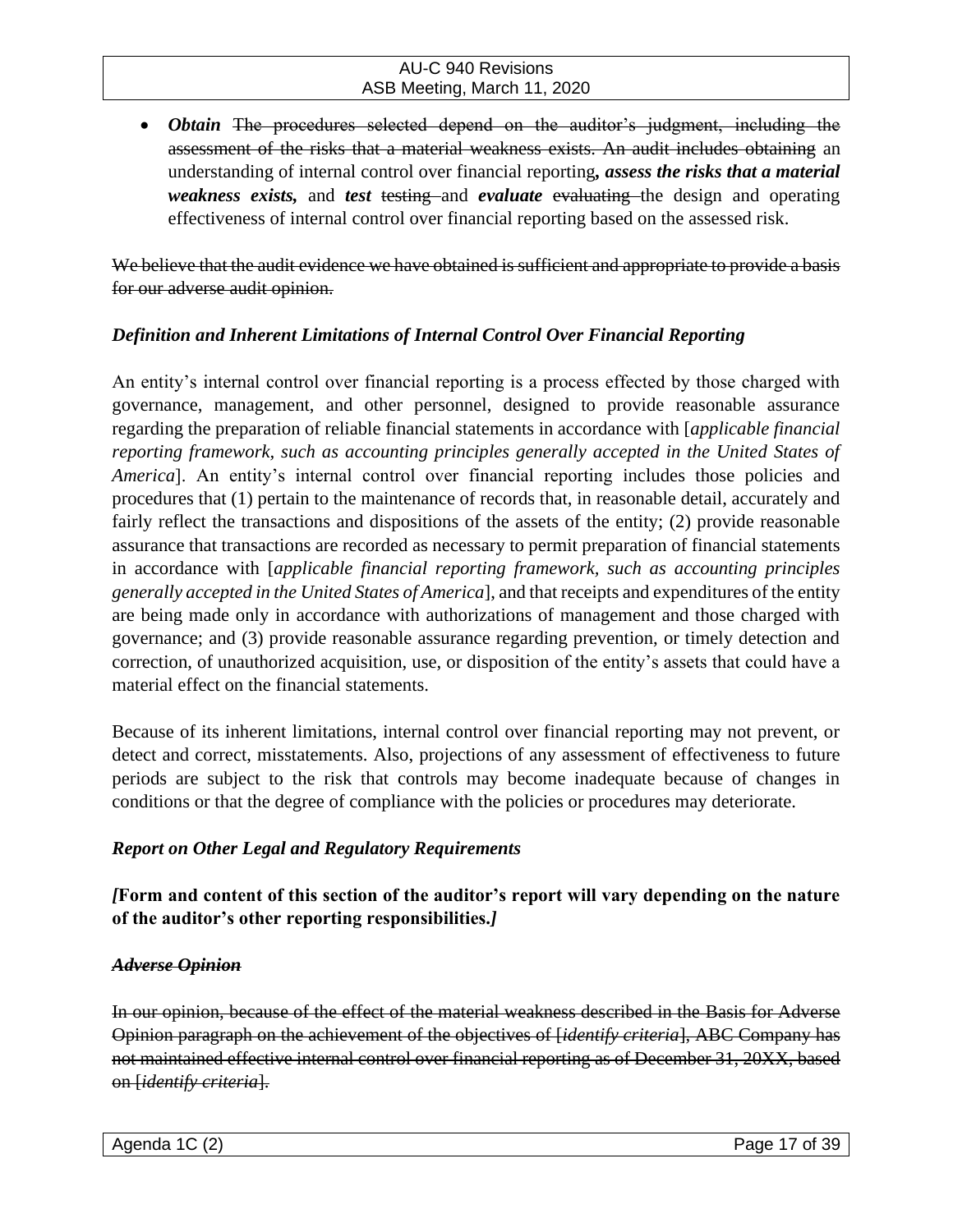### *Report on Financial Statements*

We considered the material weakness identified above in determining the nature, timing, and extent of audit procedures applied in our audit of the 20XX financial statements, and this report does not affect such report on the financial statements.

[*Auditor's signature*] [*Auditor's [***Signature of the auditor's firm***] [City and state* **where the auditor's report is issued**] [*Date of the auditor's report*]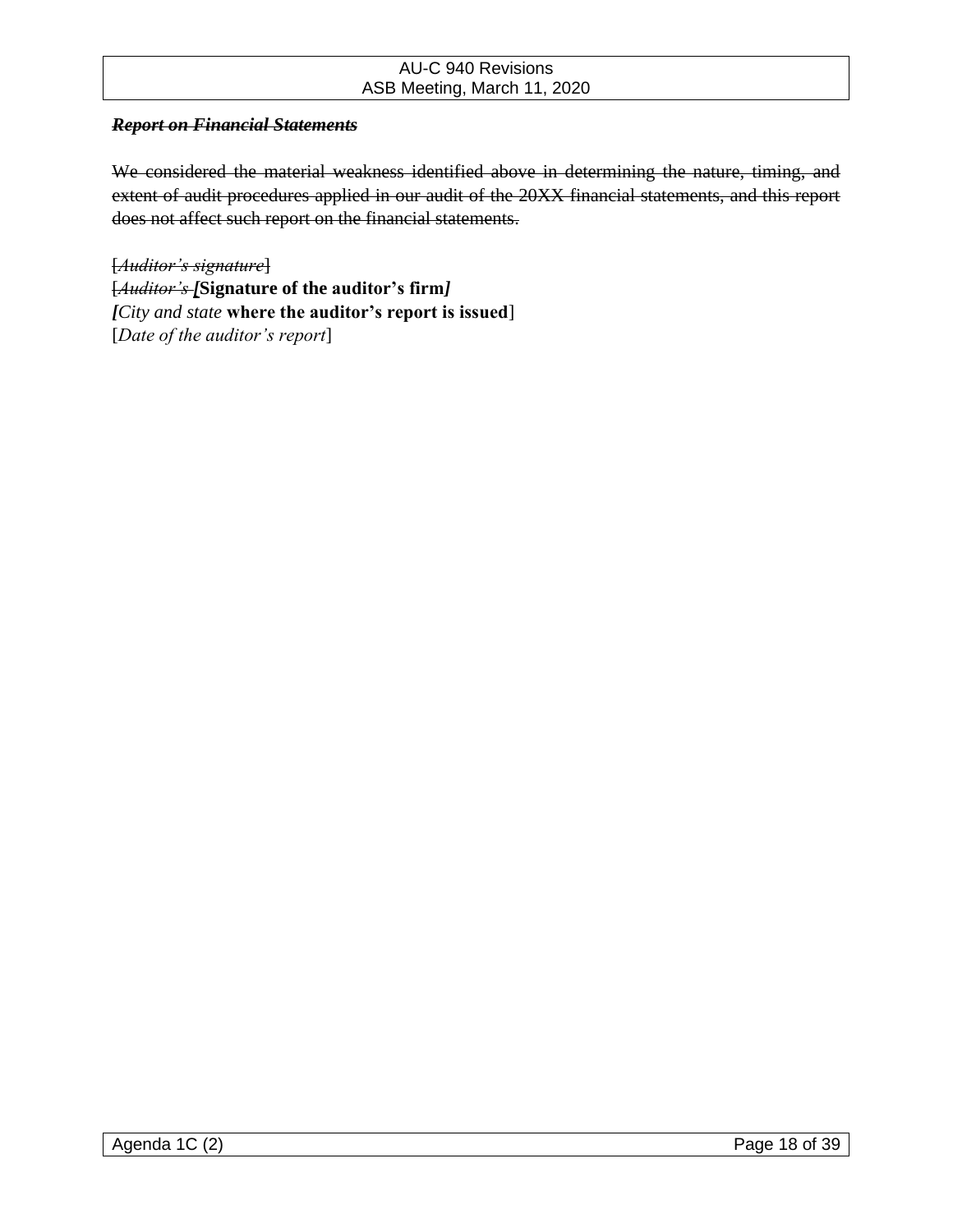| <b>ASB Meeting</b> |  |
|--------------------|--|
| March 11, 2020     |  |
|                    |  |

### **Illustration 3 — Disclaimer of Opinion on ICFR**

The following is an illustrative report expressing a disclaimer of opinion on ICFR. In this example, the auditor is applying paragraph .76 of this section because a material weakness was identified during the limited procedures performed by the auditor.

### **Independent Auditor's Report**

[*Appropriate Addressee*]

### **Report on Internal Control Over Financial Reporting<sup>1</sup>**

### *Disclaimer of Opinion on Internal Control Over Financial Reporting*

We were engaged to audit ABC Company's internal control over financial reporting as of December 31, 20XX, based on [*identify criteria*].<sup>2</sup> *Because of the significance of the matter described in the Basis for Disclaimer of Opinion on Internal Control Over Financial Reporting section, we have not been able to obtain sufficient appropriate audit evidence to provide a basis for an audit opinion. Accordingly, we do not express an opinion on the effectiveness of ABC Company's internal control over financial reporting.*

*We have audited, in accordance with auditing standards generally accepted in the United States of America (GAAS), the [***identify financial statements***] of ABC Company, and our report dated [***date of report, which should be the same as the date of the report on the audit of ICFR***] expressed [include nature of opinion].* 

*We considered the material weakness described in the Material Weakness Basis for Disclaimer of Opinion on Internal Control Over Financial Reporting section in determining the nature, timing, and extent of audit procedures applied in our audit of the 20XX financial statements, and this report does not affect such report on the financial statements.*

### *Basis for Disclaimer of Opinion* **on Internal Control Over Financial Reporting**

*[***Provide description of the matter giving rise to the disclaimer of opinion***]*

<sup>&</sup>lt;sup>1</sup> The subtitle "Report on Internal Control Over Financial Reporting" is unnecessary in circumstances when the second subtitle, "Report on Other Legal and Regulatory Requirements," is not applicable.

<sup>2</sup> For example, the following may be used to identify the criteria: "criteria established in the *Internal Control— Integrated Framework* (2013), issued by the Committee of Sponsoring Organizations of the Treadway Commission (COSO)."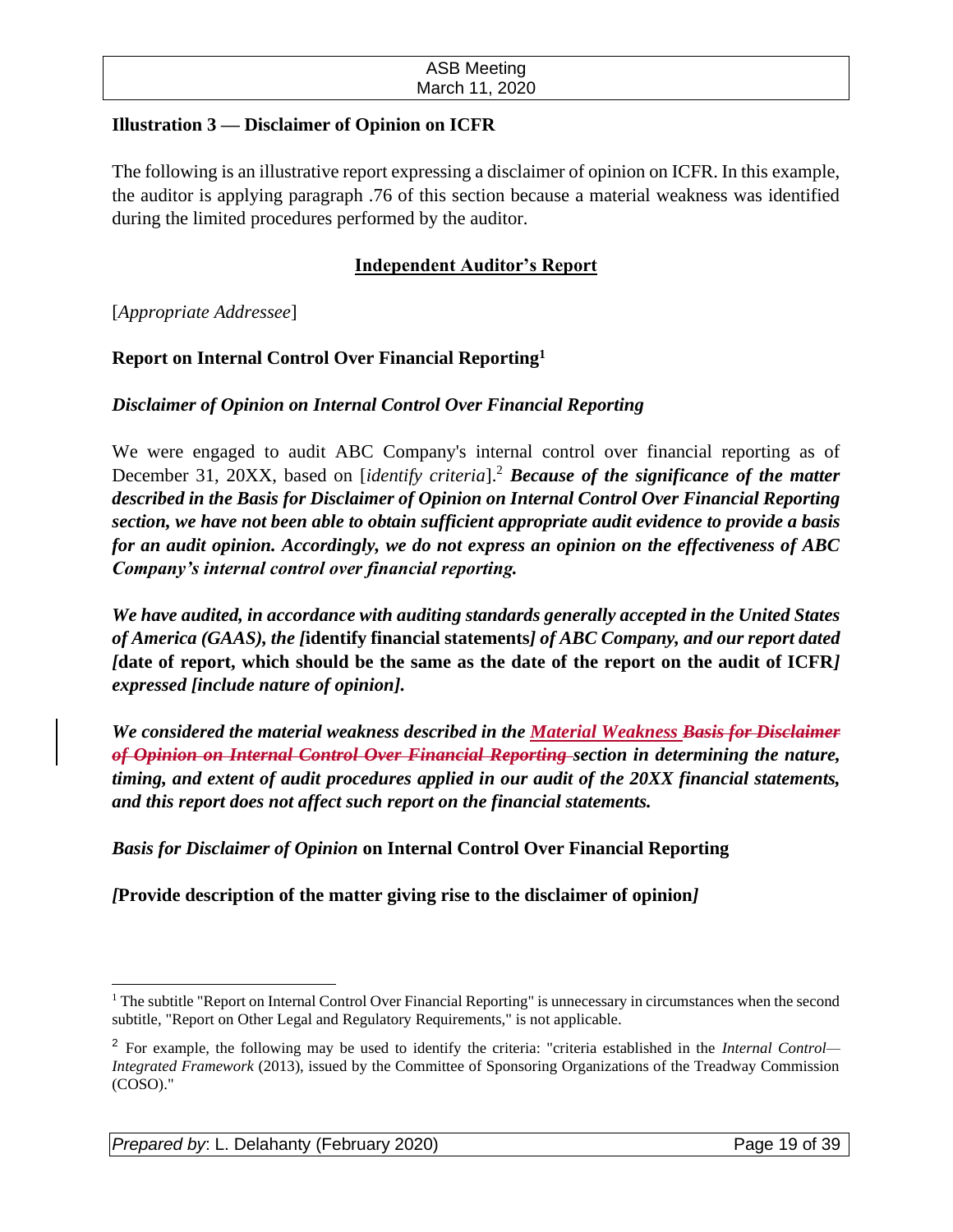*A material weakness is a deficiency, or a combination of deficiencies, in internal control over financial reporting, such that there is a reasonable possibility that a material misstatement of the entity's financial statements will not be prevented, or detected and corrected, on a timely basis. If one or more material weaknesses exist, an entity's internal control over financial reporting cannot be considered effective. The following material weakness has been included in the accompanying [***title of management's report***].*

*[***Identify the material weakness described in management's report and include a description of the material weakness, including its nature and actual and potential effect on the presentation of the entity's financial statements issued during the existence of the material weakness***.]*

### *Responsibilities of Management Management's Responsibility for Internal Control Over Financial Reporting*

Management is responsible for designing, implementing, and maintaining effective internal control over financial reporting and for its assessment about the effectiveness of internal control over financial reporting included in the accompanying [*title of management's report*].

## *Auditor's Responsibility Responsibilities for the Audit of Internal Control Over Financial Reporting*

Our responsibility is to *conduct an audit of* express an opinion on ABC Company's internal control over financial reporting based on conducting the audit in accordance with *GAAS* auditing standards generally accepted in the United States of America. *However, because* Because of the matter described in the Basis for Disclaimer of Opinion *on Internal Control Over Financial Reporting section–paragraph, however, we were not able to obtain sufficient appropriate audit* evidence to provide a basis for an audit opinion.

### *We are required to be independent of ABC Company and to meet our other ethical responsibilities, in accordance with the relevant ethical requirements relating to our audit.*

### *Definition and Inherent Limitations of Internal Control Over Financial Reporting*

An entity's internal control over financial reporting is a process effected by those charged with governance, management, and other personnel, designed to provide reasonable assurance regarding the preparation of reliable financial statements in accordance with [*applicable financial reporting framework, such as accounting principles generally accepted in the United States of America*]. An entity's internal control over financial reporting includes those policies and procedures that (1) pertain to the maintenance of records that, in reasonable detail, accurately and fairly reflect the transactions and dispositions of the assets of the entity; (2) provide reasonable assurance that transactions are recorded as necessary to permit preparation of financial statements in accordance with [*applicable financial reporting framework, such as accounting principles*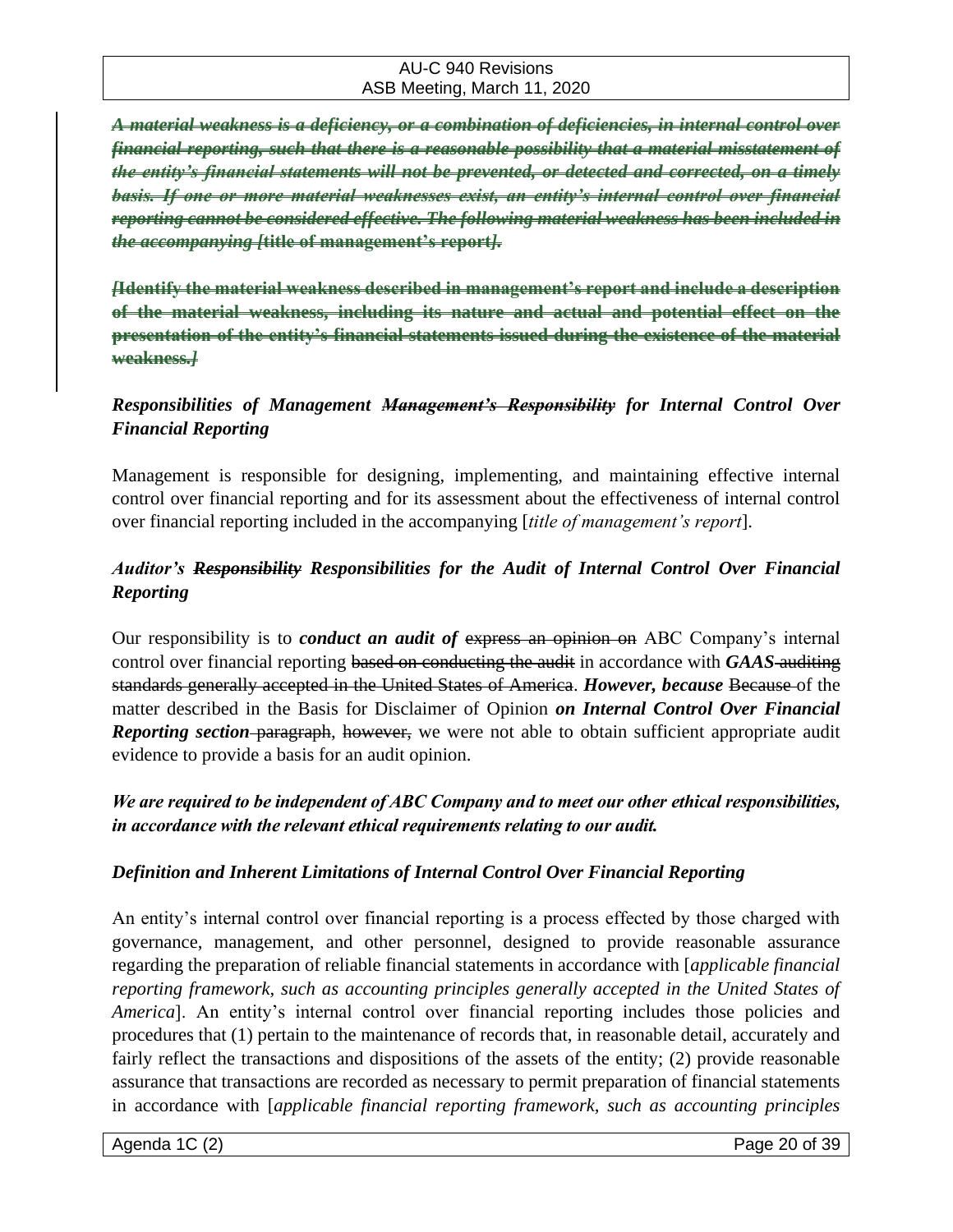*generally accepted in the United States of America*], and that receipts and expenditures of the entity are being made only in accordance with authorizations of management and those charged with governance; and (3) provide reasonable assurance regarding prevention, or timely detection and correction of unauthorized acquisition, use, or disposition of the entity's assets that could have a material effect on the financial statements.

Because of its inherent limitations, internal control over financial reporting may not prevent, or detect and correct, misstatements. Also, projections of any assessment of effectiveness to future periods are subject to the risk that controls may become inadequate because of changes in conditions, or that the degree of compliance with the policies or procedures may deteriorate.

### **Material Weakness**

*A material weakness is a deficiency, or a combination of deficiencies, in internal control over financial reporting, such that there is a reasonable possibility that a material misstatement of the entity's financial statements will not be prevented, or detected and corrected, on a timely basis. If one or more material weaknesses exist, an entity's internal control over financial reporting cannot be considered effective. The following material weakness has been included in the accompanying [***title of management's report***].*

*[***Identify the material weakness described in management's report and include a description of the material weakness, including its nature and actual and potential effect on the presentation of the entity's financial statements issued during the existence of the material weakness***.]*

#### *Basis for Disclaimer of Opinion*

[*Provide a description of the matter giving rise to the disclaimer of opinion.*]

#### *Material Weakness*

Because of the matter described above, we were not able to obtain sufficient appropriate audit evidence to provide a basis for an audit opinion. However, A material weakness has been identified. A material weakness is a deficiency, or a combination of deficiencies, in internal control over financial reporting, such that there is a reasonable possibility that a material misstatement of the entity's financial statements will not be prevented, or detected and corrected, on a timely basis. If one or more material weaknesses exist, an entity's internal control over financial reporting cannot be considered effective. The following material weakness has been included in the accompanying [*title of management's report*].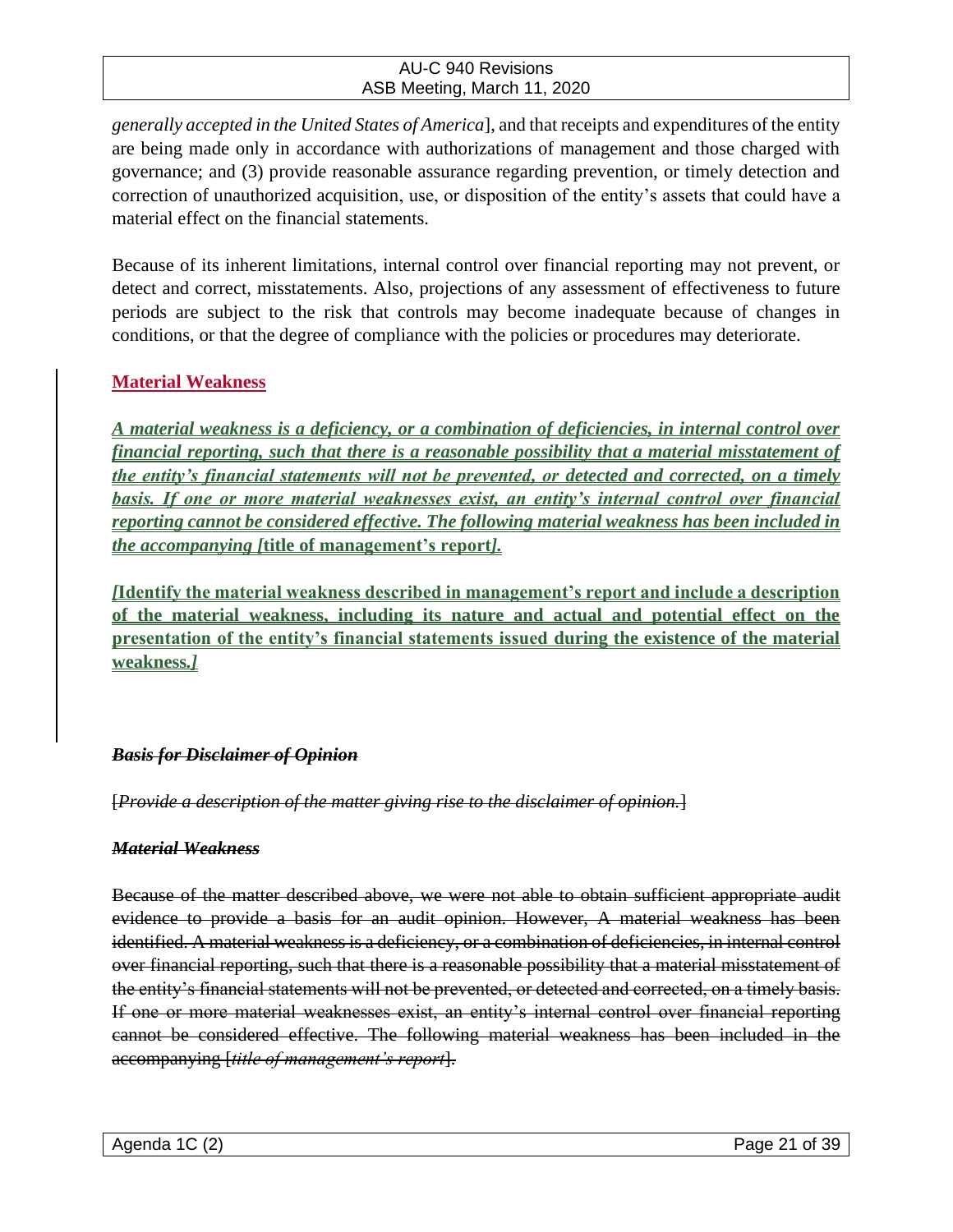[*Identify the material weakness described in management's report and include a description of the material weakness, including its nature and its actual and potential effect on the presentation of the entity's financial statements issued during the existence of the material weakness.*]

### *Disclaimer of Opinion*

Because of the significance of the matter described in the Basis for Disclaimer of Opinion paragraph, we have not been able to obtain sufficient appropriate audit evidence to provide a basis for an audit opinion. Accordingly, we do not express an opinion on the effectiveness of ABC Company's internal control over financial reporting.

#### *Report on Financial Statements*

We have audited, in accordance with auditing standards generally accepted in the United States of America, the [*identify financial statements*] of ABC Company, and our report dated [*date of report, which should be the same as the date of the report on the audit of ICFR*] expressed [*include nature of opinion*]. We considered the material weakness identified above in determining the nature, timing, and extent of audit procedures applied in our audit of the 20XX financial statements, and this report does not affect such report on the financial statements.

### **Report on Other Legal and Regulatory Requirements**

[**The form** *Form and content of this section of the auditor's report* **would** *will vary depending on the nature of the auditor's other reporting responsibilities.*]

[**Signature of the auditor's firm** *Auditor's signature*] [*Auditor's city* **City** *and state* **where the auditor's report is issued**] [*Date of the auditor's report*]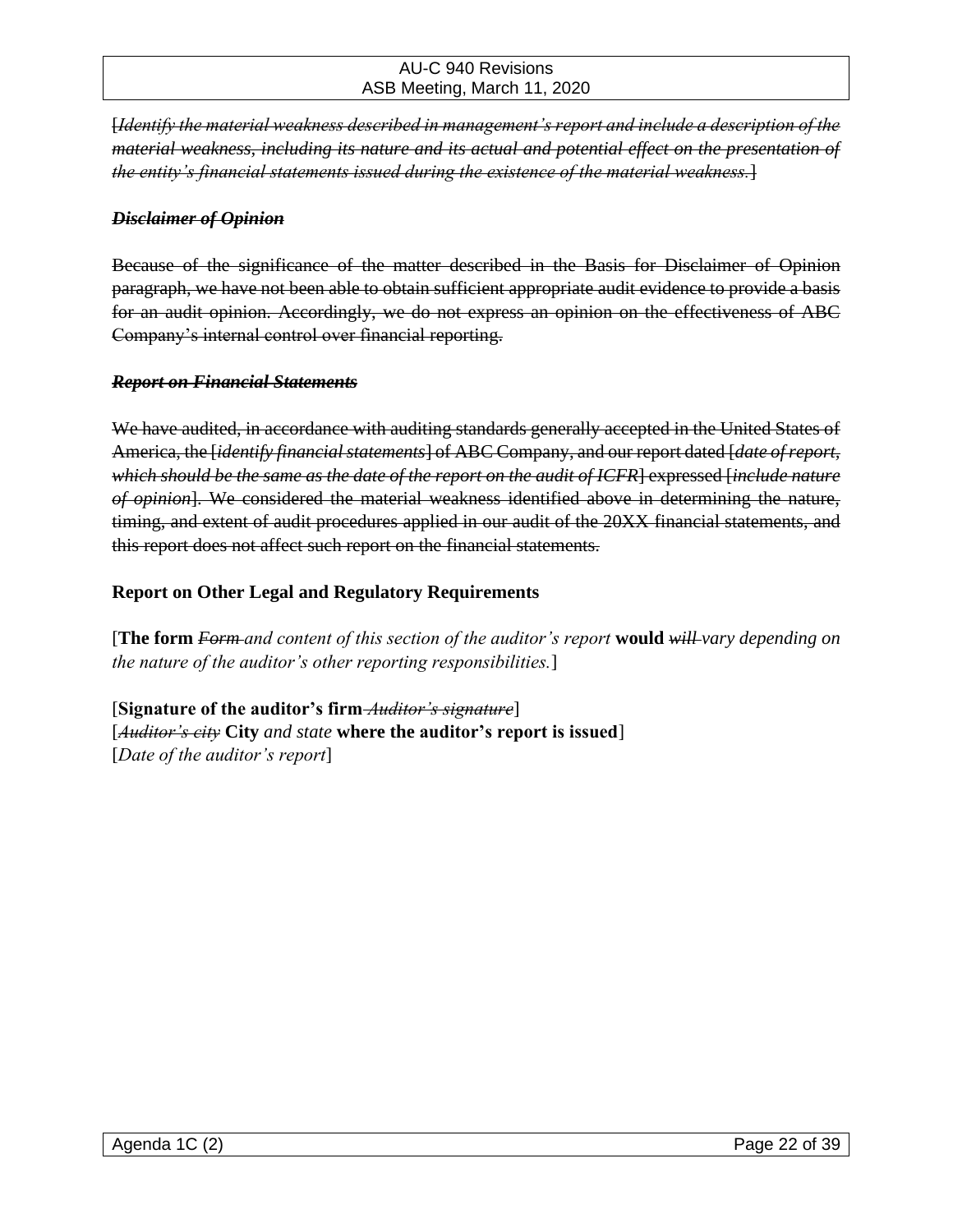| <b>ASB Meeting</b> |  |
|--------------------|--|
| March 11, 2020     |  |
|                    |  |

### **Illustration 4 — Unmodified Opinion on ICFR Making Reference to a Component Auditor**

The following is an illustrative report expressing an unmodified opinion on ICFR when the engagement partner decides to make reference to the report of a component auditor.

### **Independent Auditor's Report**

[*Appropriate Addressee*]

### **Report on Internal Control Over Financial Reporting<sup>1</sup>**

### *Opinion on Internal Control Over Financial Reporting*

We have audited ABC Company's internal control over financial reporting as of December 31, 20XX, based on [*identify criteria*].<sup>2</sup> In our opinion, based on our audit and the report of the other *auditors, ABC Company maintained, in all material respects, effective internal control over financial reporting as of December 31, 20XX, based on [***identify criteria***].*

*We did not audit the effectiveness of internal control over financial reporting of B Company, a wholly owned subsidiary, whose financial statements reflect total assets and revenues constituting 20 percent and 30 percent, respectively, of the related consolidated financial statement amounts as of and for the year ended December 31, 20XX. The effectiveness of B Company's internal control over financial reporting was audited by other auditors whose report has been furnished to us, and our opinion, insofar as it relates to the effectiveness of B Company's internal control over financial reporting, is based solely on the report of the other auditors.*

*We also have audited, in accordance with auditing standards generally accepted in the United States of America (GAAS), the [***identify financial statements***] of ABC Company, and our report dated [***date of report, which should be the same as the date of the report on the audit of ICFR***] expressed* **[include nature of opinion***], based on our audit and the report of the other auditors.*

### *Basis for Opinion*

*We conducted our audit in accordance with GAAS. Our responsibilities under those standards are further described in the Auditor's Responsibilities for the Audit of Internal Control Over* 

<sup>&</sup>lt;sup>1</sup> The subtitle "Report on Internal Control Over Financial Reporting" is unnecessary in circumstances when the second subtitle, "Report on Other Legal and Regulatory Requirements," is not applicable.

<sup>2</sup> For example, the following may be used to identify the criteria: "criteria established in the *Internal Control— Integrated Framework* (2013), issued by the Committee of Sponsoring Organizations of the Treadway Commission (COSO)."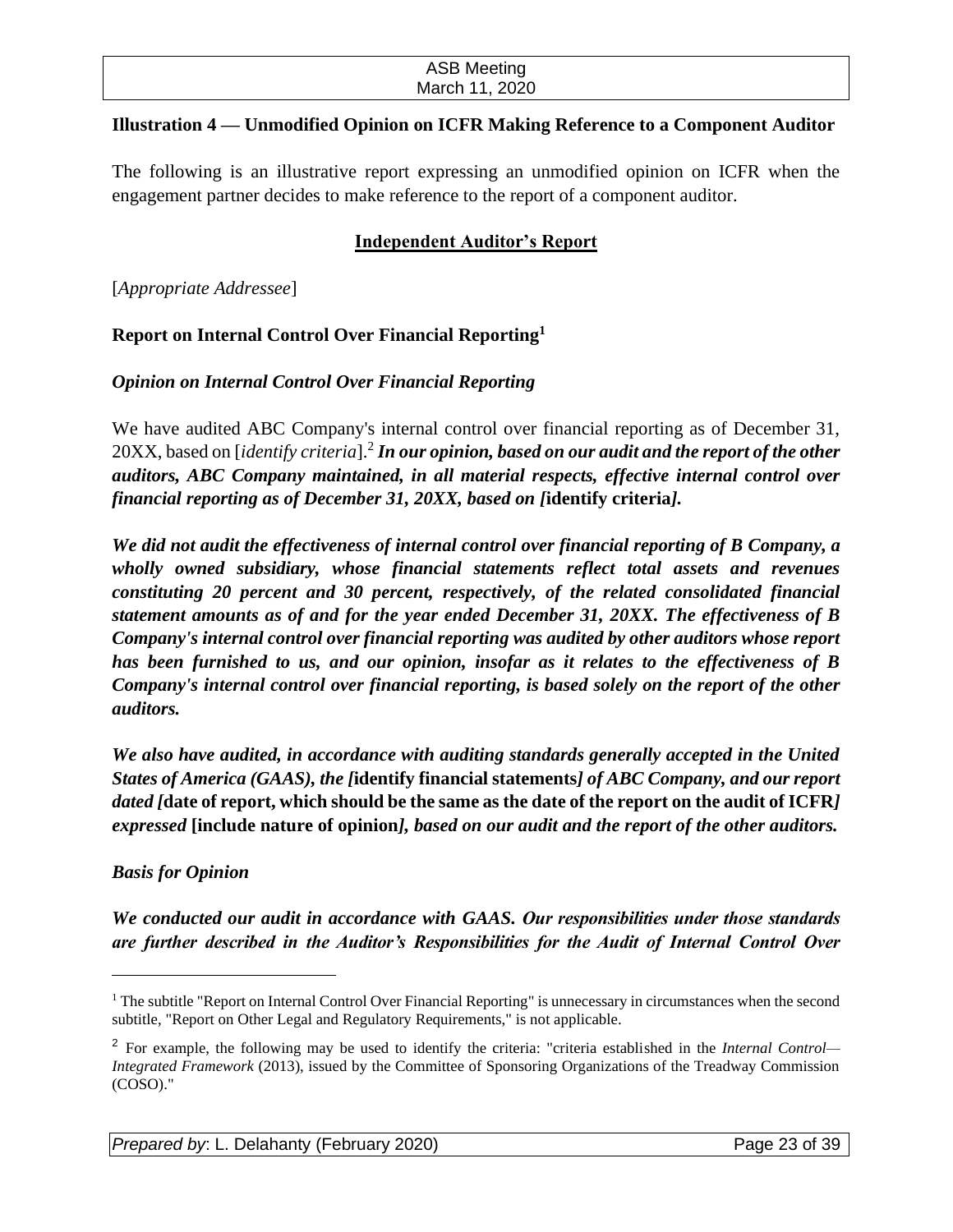*Financial Reporting section of our report. We are required to be independent of ABC Company and to meet our other ethical responsibilities, in accordance with the relevant ethical requirements relating to our audit. We believe that the audit evidence we have obtained is sufficient and appropriate to provide a basis for our audit opinion.*

### *Management's Responsiblity* **Responsibilities** *for* **the Audit of** *Internal Control Over Financial Reporting*

Management is responsible for designing, implementing, and maintaining effective internal control over financial reporting and for its assessment about the effectiveness of internal control over financial reporting included in the accompanying [*title of management's report*].

### Auditor's Responsibility **Responsibilities for the Audit of Internal Control Over Financial Reporting**

*Our objectives are to obtain reasonable assurance about whether effective internal control over financial reporting was maintained in all material respects and to issue an auditor's report that includes our opinion on internal control over financial reporting. Internal control over financial reporting is not effective if a material weakness exists. Reasonable assurance is a high level of assurance but is not absolute assurance and therefore is not a guarantee that an audit of internal control over financial reporting conducted in accordance with GAAS will always detect a material weakness when it exists.* 

*In performing an audit of internal control over financial reporting in accordance with GAAS, we:*

- *Exercise professional judgment and maintain professional skepticism throughout the audit.*
- *Obtain an understanding of internal control over financial reporting, assess the risks that a material weakness exists, and test and evaluate the design and operating effectiveness of internal control over financial reporting based on the assessed risk.*

Our responsibility is to express an opinion on the entity's internal control over financial reporting based on our audit. We did not audit the effectiveness of internal control over financial reporting of B Company, a wholly owned subsidiary, whose financial statements reflect total assets and revenues constituting 20 percent and 30 percent, respectively, of the related consolidated financial statement amounts as of and for the year ended December 31, 20XX. The effectiveness of B Company's internal control over financial reporting was audited by other auditors whose report has been furnished to us, and our opinion, insofar as it relates to the effectiveness of **B** Company's internal control over financial reporting, is based solely on the report of the other auditors. We conducted our audit in accordance with auditing standards generally accepted in the United States of America. Those standards require that we plan and perform the audit to obtain reasonable assurance about whether effective internal control over financial reporting was maintained in all material respects.

Agenda 1C (2) Page 24 of 39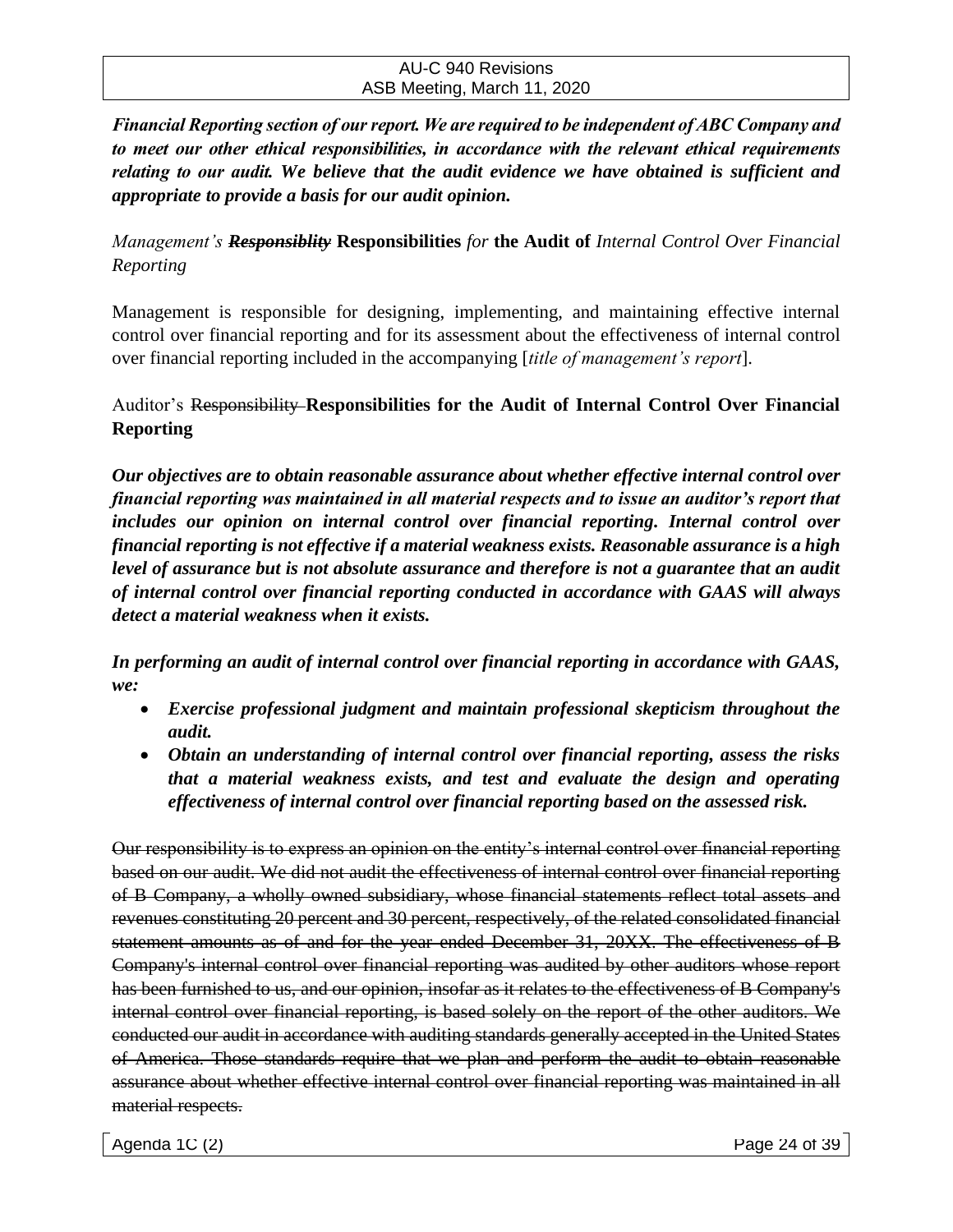An audit of internal control over financial reporting involves performing procedures to obtain audit evidence about whether a material weakness exists. The procedures selected depend on the auditor's judgment, including the assessment of the risks that a material weakness exists. An audit includes obtaining an understanding of internal control over financial reporting and testing and evaluating the design and operating effectiveness of internal control over financial reporting based on the assessed risk.

We believe that the audit evidence we have obtained is sufficient and appropriate to provide a basis for our audit opinion.

### *Definition and Inherent Limitations of Internal Control Over Financial Reporting*

An entity's internal control over financial reporting is a process effected by those charged with governance, management, and other personnel, designed to provide reasonable assurance regarding the preparation of reliable financial statements in accordance with [*applicable financial reporting framework, such as accounting principles generally accepted in the United States of America*]. An entity's internal control over financial reporting includes those policies and procedures that (1) pertain to the maintenance of records that, in reasonable detail, accurately and fairly reflect the transactions and dispositions of the assets of the entity; (2) provide reasonable assurance that transactions are recorded as necessary to permit preparation of financial statements in accordance with [*applicable financial reporting framework, such as accounting principles generally accepted in the United States of America*], and that receipts and expenditures of the entity are being made only in accordance with authorizations of management and those charged with governance; and (3) provide reasonable assurance regarding prevention, or timely detection and correction of unauthorized acquisition, use, or disposition of the entity's assets that could have a material effect on the financial statements.

Because of its inherent limitations, internal control over financial reporting may not prevent, or detect and correct, misstatements. Also, projections of any assessment of effectiveness to future periods are subject to the risk that controls may become inadequate because of changes in conditions, or that the degree of compliance with the policies or procedures may deteriorate.

#### *Opinion*

In our opinion, based on our audit and the report of the other auditors, ABC Company maintained, in all material respects, effective internal control over financial reporting as of December 31, 20XX, based on [*identify criteria*].

*Report on Financial Statements*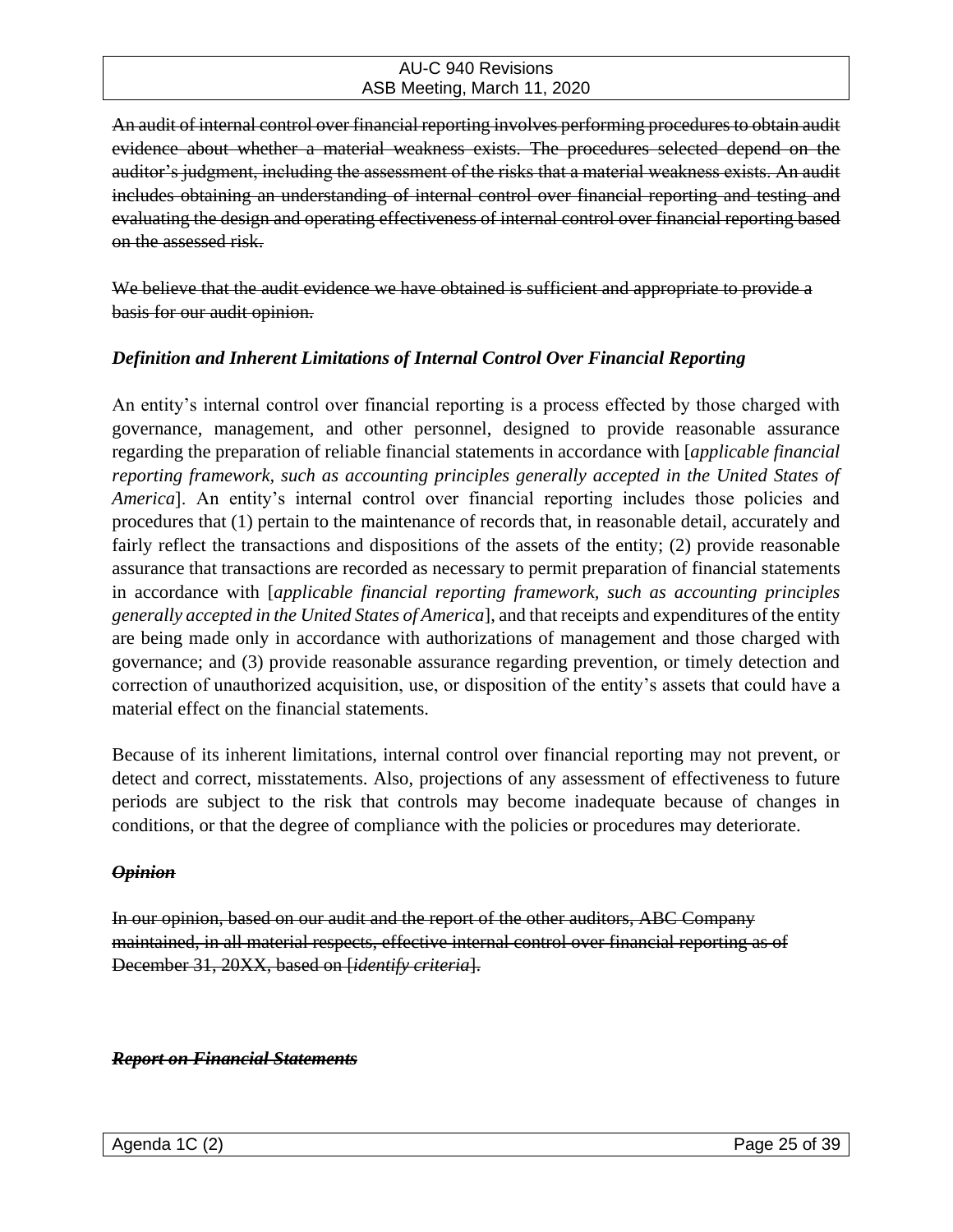We also have audited, in accordance with auditing standards generally accepted in the United States of America, the [*identify financial statements*] of ABC Company, and our report dated [*date of report, which should be the same as the date of the report on the audit of ICFR*] expressed [*include nature of opinion*], based on our audit and the report of the other auditors.

### **Report on Other Legal and Regulatory Requirements**

[**The form** *Form and content of this section of the auditor's report* **would** *will vary depending on the nature of the auditor's other reporting responsibilities.*]

[**Signature of the auditor's firm** *Auditor's signature*] [*Auditor's city* **City** *and state* **where the auditor's report is issued**] [*Date of the auditor's report*]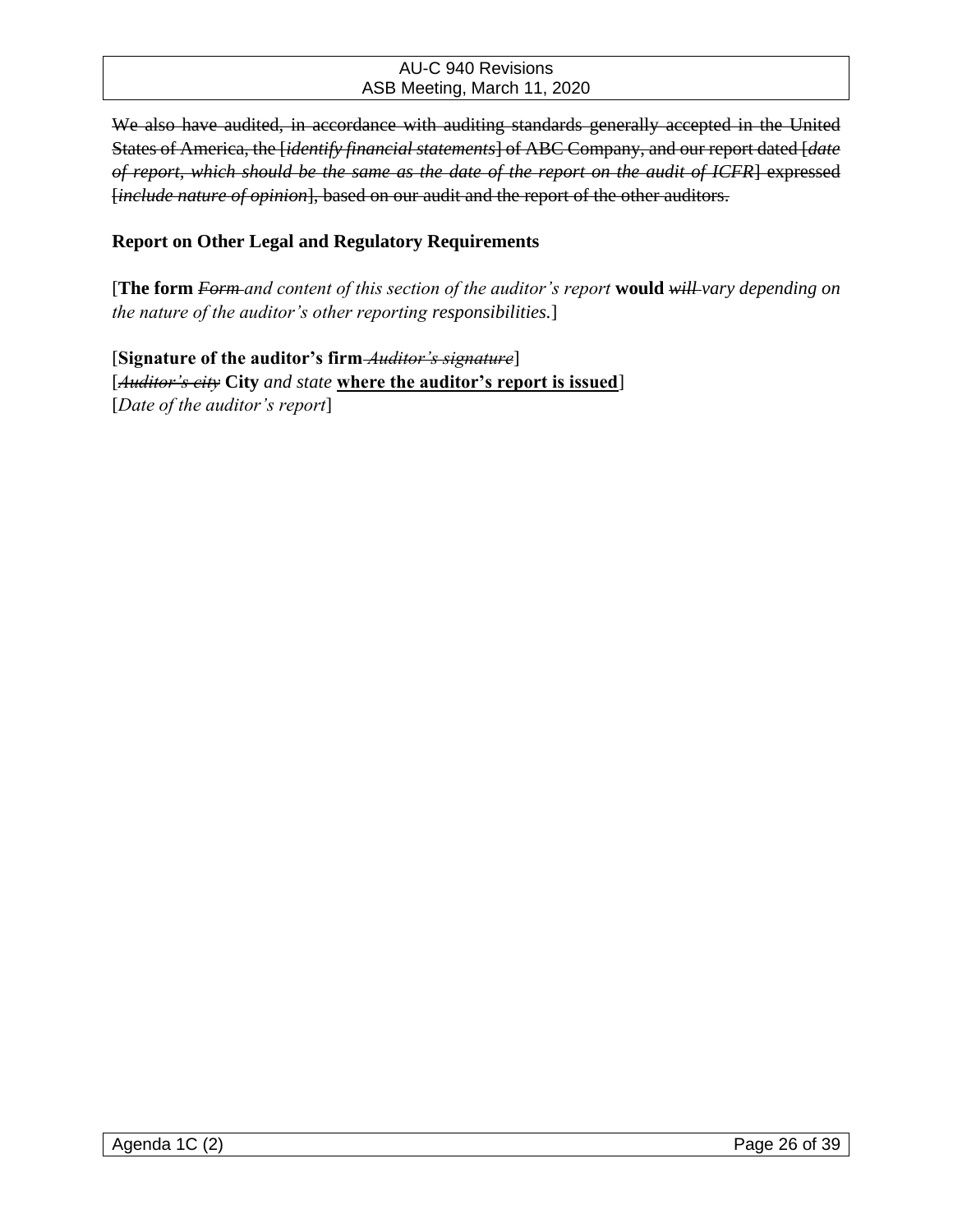| ASB Meeting    |  |
|----------------|--|
|                |  |
| March 11, 2020 |  |
|                |  |
|                |  |

### **Illustration 5 — Combined Report Expressing an Unmodified Opinion on ICFR and an Unmodified Opinion on the Financial Statements**

The following is an illustrative combined report expressing an unmodified opinion on ICFR and an unmodified opinion on the financial statements. The circumstances include *the following:*

- An audit of a complete set of general purpose financial statements (single year) prepared*). The audit is not a group audit.*
- *Management is responsible for the preparation of the financial statements* in accordance with accounting principles generally accepted in the United States of America. *as promulgated by the Financial Accounting Standards Board.*
- *The terms of the audit engagement reflect the description of management's responsibility for the financial statements in AU-C section 210, Terms of* **Engagement***.*
- *The auditor has concluded that an unmodified (that is, "clean") opinion is appropriate based on the audit evidence obtained.*
- *Based on the audit evidence obtained, the auditor has concluded that there are no conditions or events, considered in the aggregate, that raise substantial doubt about the entity's ability to continue as a going concern for a reasonable period of time in accordance with AU-C section 570,* **The Auditor's Consideration of an Entity's Ability to Continue as a Going Concern***.*
- *The auditor has not been engaged to communicate key audit matters.*

### **Independent Auditor's Report**

[*Appropriate Addressee*]

### **Report on the Financial Statements and Internal Control** *Over Financial Reporting***<sup>1</sup>**

### *Opinions on the Financial Statements and Internal Control Over Financial Reporting*

We have audited the accompanying financial statements of ABC Company, which comprise the balance sheet as of December 31, 20XX, and the related statements of income, changes in stockholders' equity, and cash flows for the year then ended, and the related notes to the financial statements. *In our opinion, the accompanying financial statements present fairly, in all material respects, the financial position of ABC Company as of December 31, 20XX, and the results of* 

<sup>1</sup> The subtitle "Report on the Financial Statements and Internal Control *Over Financial Reporting*" is unnecessary in circumstances when the second subtitle, "Report on Other Legal and Regulatory Requirements," is not applicable.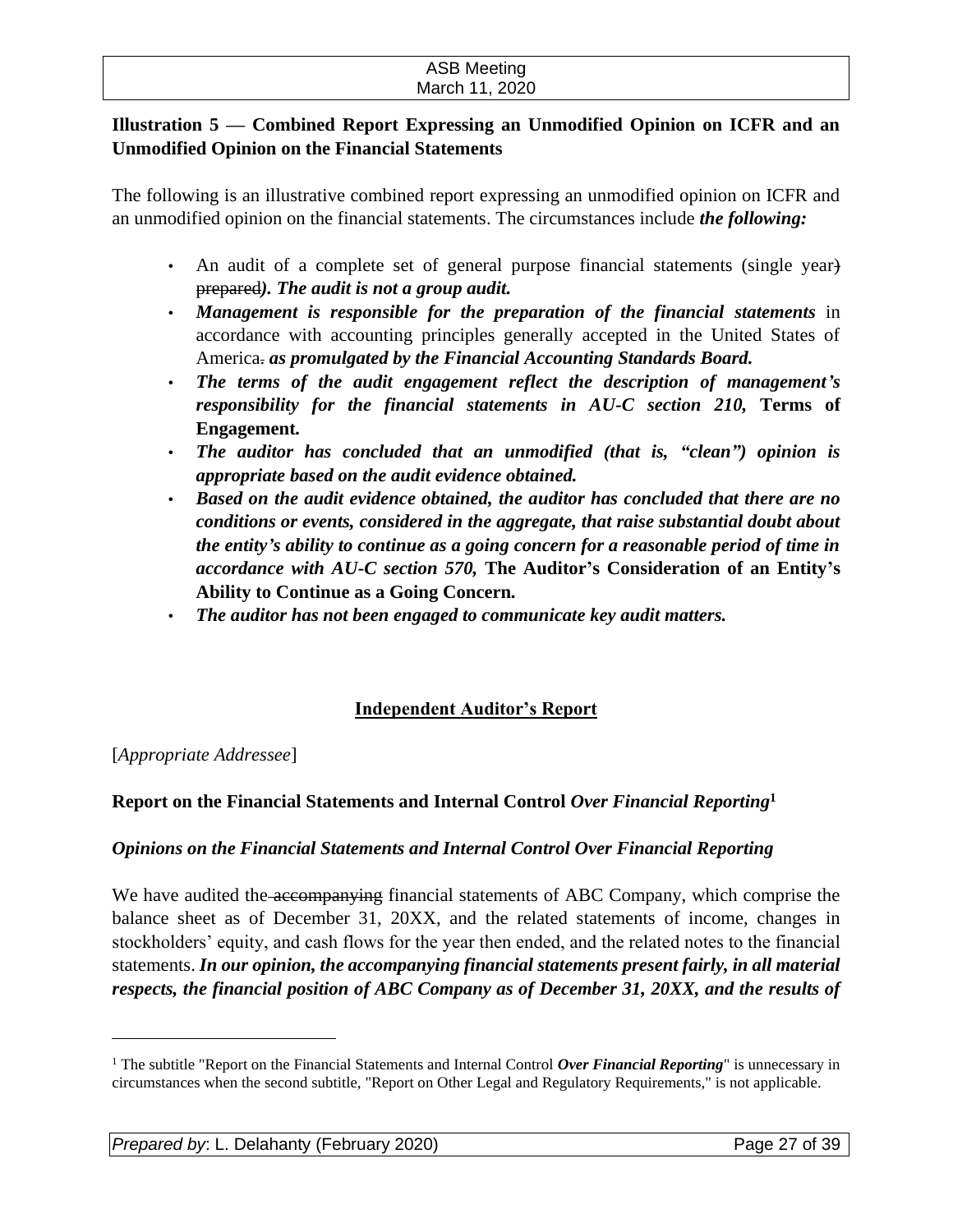*its operations and its cash flows for the year then ended in accordance with accounting principles generally accepted in the United States of America.*

We also have audited ABC Company's internal control over financial reporting as of December 31, 20XX, based on [*identify criteria*].<sup>2</sup> In our opinion, ABC Company maintained, in all *material respects, effective internal control over financial reporting as of December 31, 20XX, based on [***identify criteria***].*

### *Basis for Opinions*

*We conducted our audits in accordance with auditing standards generally accepted in the United States of America (GAAS). Our responsibilities under those standards are further described in the Auditor's Responsibilities for the Audits of the Financial Statements and Internal Control Over Financial Reporting section of our report. We are required to be independent of ABC Company and to meet our other ethical responsibilities, in accordance with the relevant ethical requirements relating to our auditsaudit. We believe that the audit evidence we have obtained is sufficient and appropriate to provide a basis for our audit opinions.*

### *Management's Responsibility* **Responsibilities of Management** *for the Financial Statements and Internal Control Over Financial Reporting*

Management is responsible for the preparation and fair presentation of these *the* financial statements in accordance with accounting principles generally accepted in the United States of America*, and for* the design, implementation, and maintenance of effective internal control over financial reporting relevant to the preparation and fair presentation of financial statements that are free from material misstatement, whether due to fraud or error. Management is also responsible for its assessment about the effectiveness of internal control over financial reporting, included in the accompanying [*title of management's report*].

*In preparing the financial statements, management is required to evaluate whether there are conditions or events, considered in the aggregate, that raise substantial doubt about ABC Company's ability to continue as a going concern [***insert the time period set by the applicable financial reporting framework***].*

### *Auditor's Responsibility* **Responsibilities for the Audits of the Financial Statements and Internal Control Over Financial Reporting**

Our responsibility is to express an opinion on these financial statements and an opinion on the entity's internal control over financial reporting based on our audits. We conducted our audits in

Agenda 1C (2) Page 28 of 39

<sup>2</sup> For example, the following may be used to identify the criteria: "criteria established in the *Internal Control— Integrated Framework* (2013), issued by the Committee of Sponsoring Organizations of the Treadway Commission (COSO)."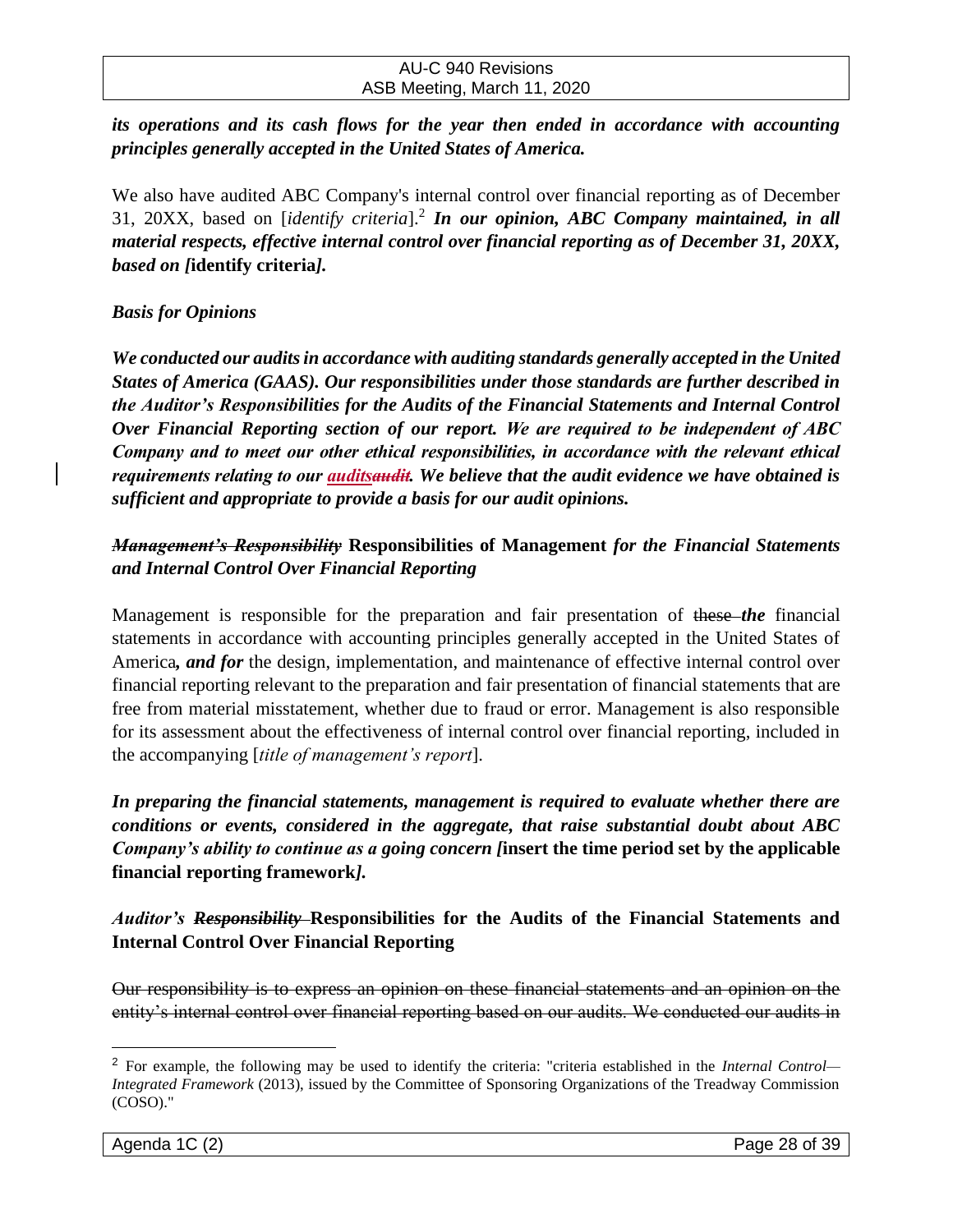accordance with auditing standards generally accepted in the United States of America. Those standards require that we plan and perform the audits *Our objectives are* to obtain reasonable assurance about whether the financial statements *as a whole* are free from material misstatement and*,* whether *due to fraud or error, and about whether* effective internal control over financial reporting was maintained in all material respects*, and to issue an auditor's report that includes our opinions.* An audit of *Internal control over* financial statements *reporting is not effective if*  involves performing procedures to obtain audit evidence about the amounts and disclosures in the financial statements. The procedures selected depend on the auditor's *a material weakness exists.* 

*Reasonable assurance is a high level of assurance but is not absolute assurance and therefore is not a guarantee that an audit of financial statements or an audit of internal control over financial reporting conducted in accordance with GAAS will always detect a material misstatement or a material weakness when it exists. The risk of not detecting a material misstatement resulting from fraud is higher than for one resulting from error, as fraud maymy involve collusion, forgery, intentional omissions, misrepresentations, or the override of internal control. Misstatements, including omissions, are considered to be material if there is a substantial likelihood that, individually or in the aggregate, they would influence the judgment made by a reasonable user based on the financial statements.*

*In performing an audit of financial statements and an audit of internal control over financial reporting in accordance with GAAS, we:*

- *Exercise professional* judgment, including the assessment of *and maintain professional skepticism throughout the audits.*
- *Identify and assess* the risks of material misstatement of the financial statements, whether due to fraud or error. In making, and design and perform audit procedures responsive to those risk assessments, *risks. Such procedures include examining, on a test basis, evidence regarding* the auditor considers *amounts and disclosures in the financial statements.*
- *Obtain an understanding of internal control relevant to the entity's preparation and fair* presentation of the financial statements *statement audit* in order to design audit procedures that are appropriate in the circumstances. An audit of financial statements also includes evaluating
- *Obtain an understanding of internal control over financial reporting relevant to the audit of internal control over financial reporting, assess the risks that a material weakness exists, and test and evaluate the design and operating effectiveness of internal control over financial reporting based on the assessed risk.*
- *Evaluate* the appropriateness of accounting policies used and the reasonableness of significant accounting estimates made by management, as well as evaluating *evaluate* the overall presentation of the financial statements.

An audit of internal control over financial reporting involves performing procedures to obtain evidence about whether a material weakness exists. The procedures selected depend on the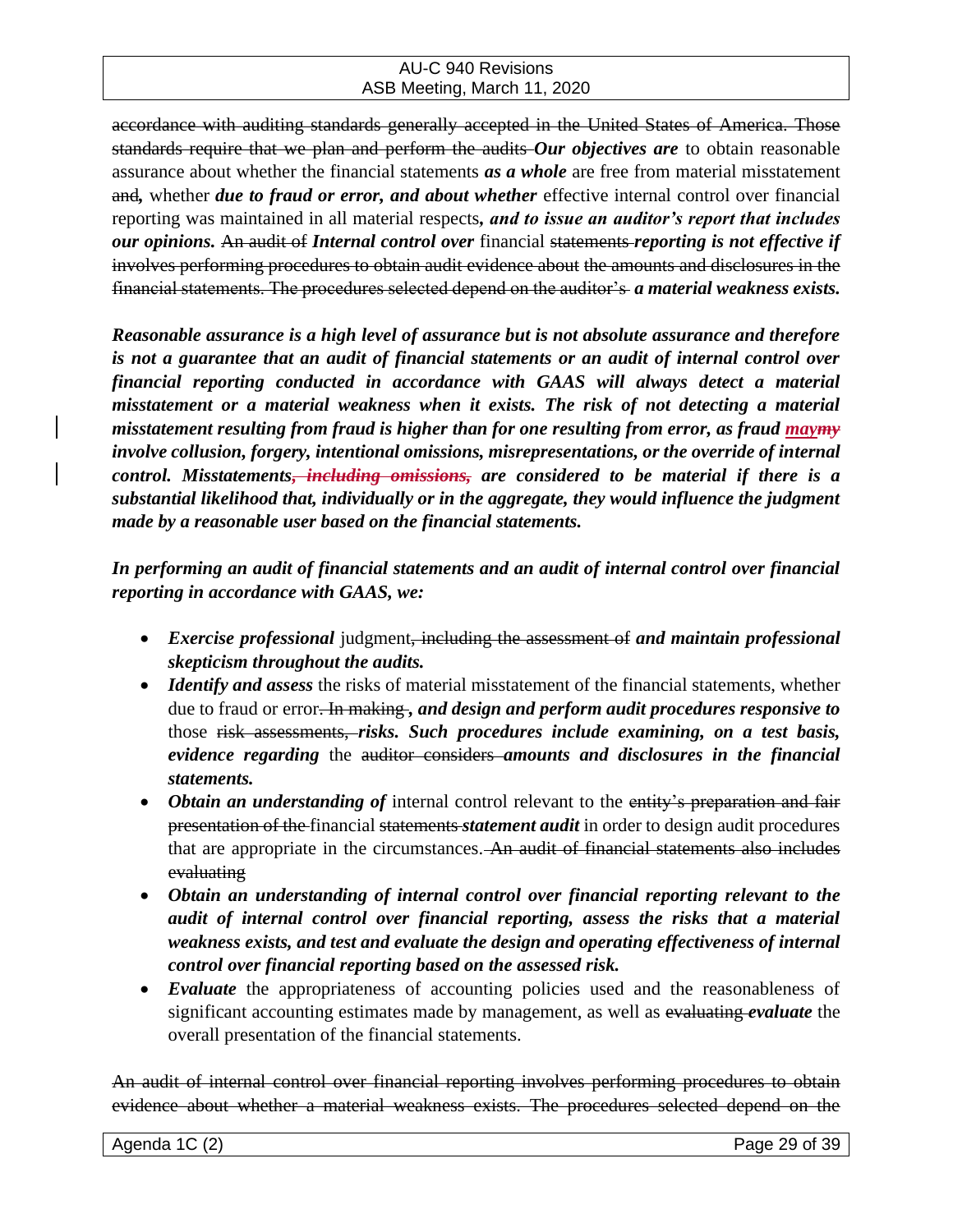auditor's judgment, including the assessment of the risk that a material weakness exists. An audit of internal control over financial reporting also involves obtaining an understanding of internal control over financial reporting and testing and evaluating the design and operating effectiveness of internal control over financial reporting based on the assessed risk.

• *Conclude whether, in our judgment, there are conditions or events, considered in the aggregate, that raise substantial doubt about ABC Company's ability to continue as a going concern for a reasonable period of time.*

*We are required to communicate with those charged with governance regarding, among other matters, the planned scope and timing of the audit, significant audit findings, and certain internal control–related matters that we identified during the financial statement audit.*

### *Definition and Inherent Limitations of Internal Control Over Financial Reporting*

An entity's internal control over financial reporting is a process effected by those charged with governance, management, and other personnel, designed to provide reasonable assurance regarding the preparation of reliable financial statements in accordance with accounting principles generally accepted in the United States of America. An entity's internal control over financial reporting includes those policies and procedures that (1) pertain to the maintenance of records that, in reasonable detail, accurately and fairly reflect the transactions and dispositions of the assets of the entity; (2) provide reasonable assurance that transactions are recorded as necessary to permit preparation of financial statements in accordance with accounting principles generally accepted in the United States of America, and that receipts and expenditures of the entity are being made only in accordance with authorizations of management and those charged with governance; and (3) provide reasonable assurance regarding prevention, or timely detection and correction of unauthorized acquisition, use, or disposition of the entity's assets that could have a material effect on the financial statements.

Because of its inherent limitations, internal control over financial reporting may not prevent, or detect and correct, misstatements. Also, projections of any assessment of effectiveness to future periods are subject to the risk that controls may become inadequate because of changes in conditions, or that the degree of compliance with the policies or procedures may deteriorate.

### *Opinions*

In our opinion, the financial statements referred to above present fairly, in all material respects, the financial position of ABC Company as of December 31, 20XX, and the results of its operations and its cash flows for the year then ended in accordance with accounting principles generally accepted in the United States of America. Also, in our opinion, ABC Company maintained, in all material respects, effective internal control over financial reporting as of December 31, 20XX, based on [*identify criteria*].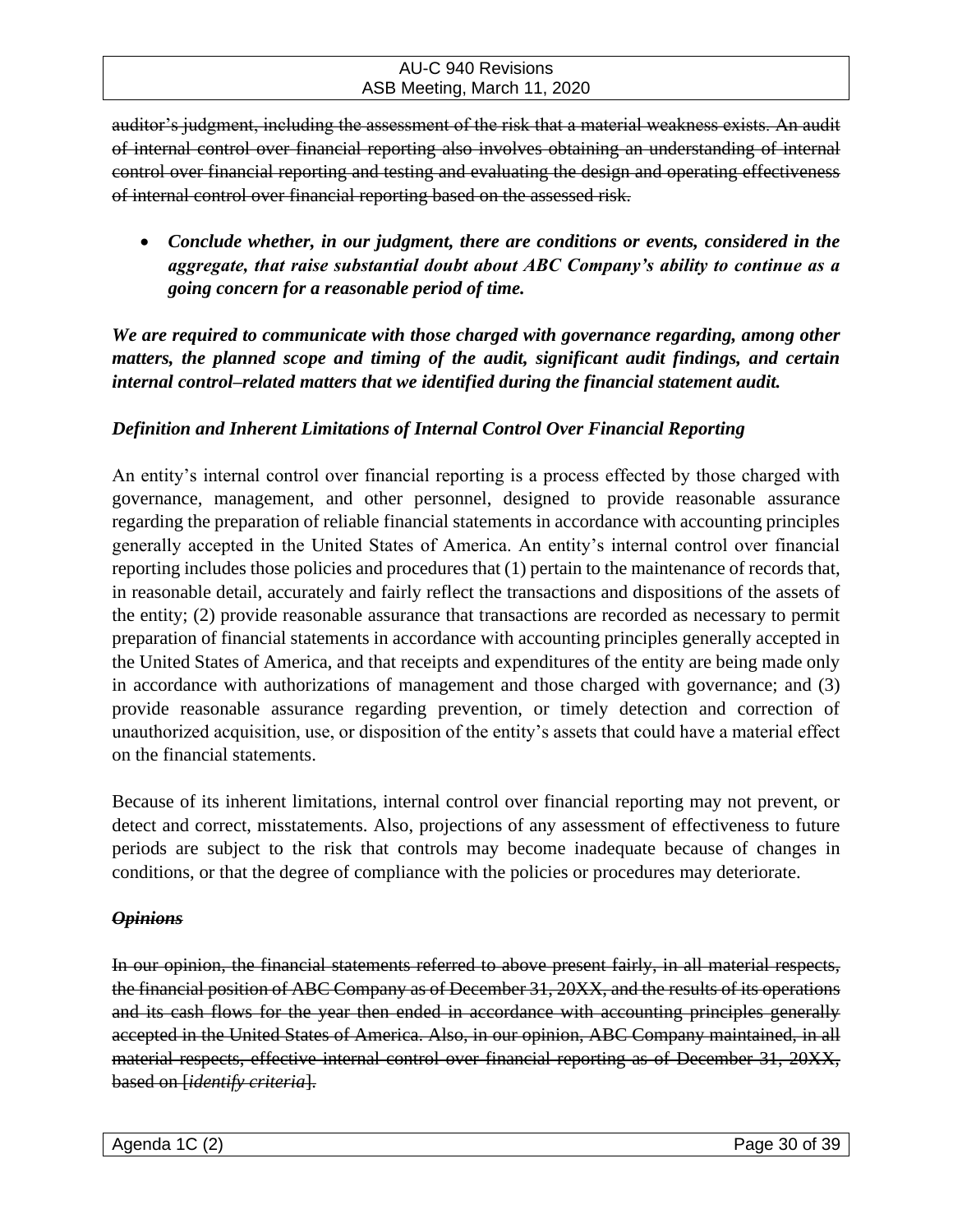### **Report on Other Legal and Regulatory Requirements**

[*Form and content of this section of the auditor's report will vary depending on the nature of the auditor's other reporting responsibilities.*]

[*Auditor's signature*] [*Auditor's* **Signature of the auditor's firm] [***City and state* **where the auditor's report is issued**] [*Date of the auditor's report*]

[No proposed amendment to paragraph .A155–.A156.]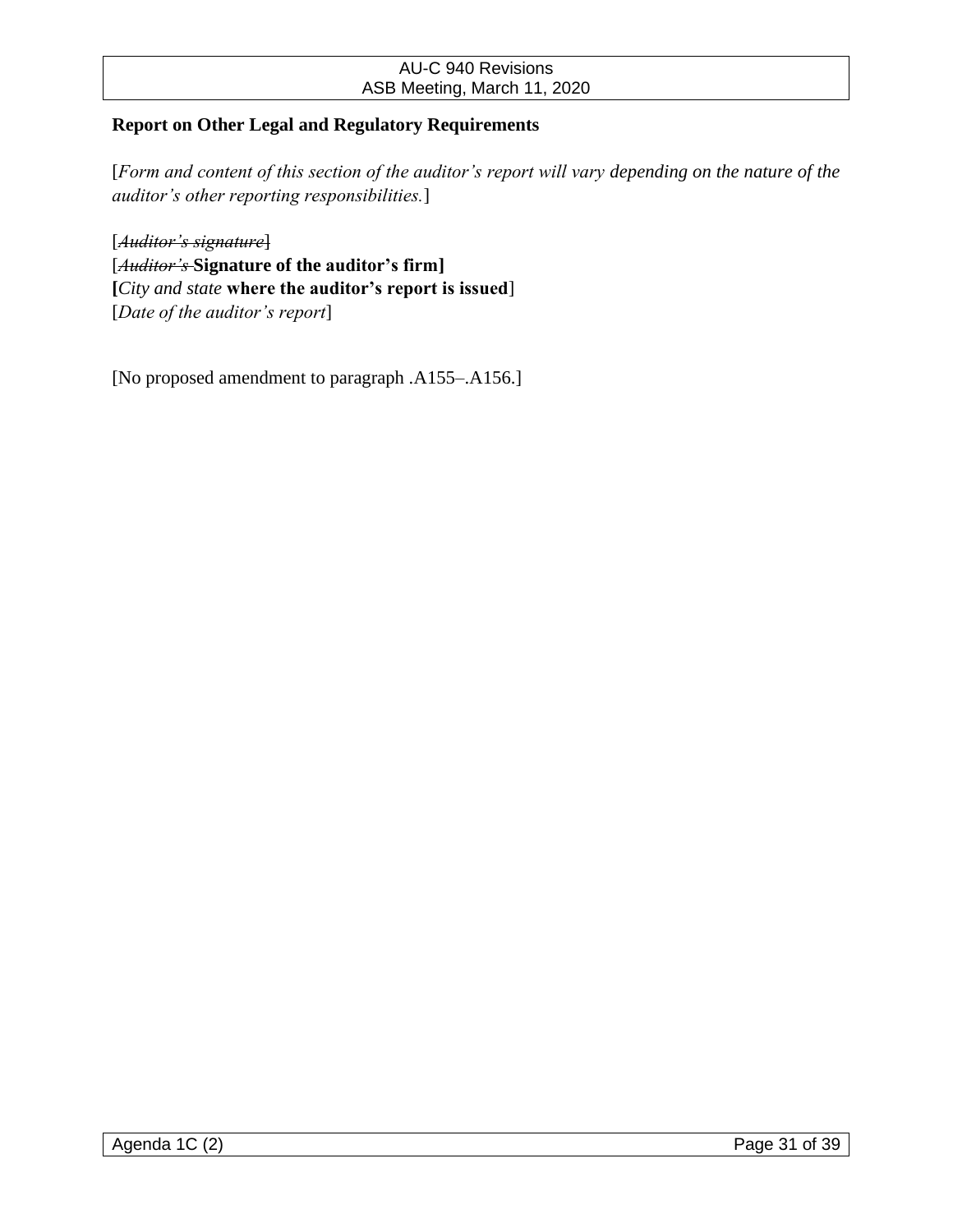#### ASB Meeting March 11, 2020

### **EXHIBIT D — REPORTING UNDER SECTION 112 OF THE FEDERAL DEPOSIT INSURANCE CORPORATION IMPROVEMENT ACT**

### **.A157**

[No proposed amendment to paragraph 1.]

### **Definition of ICFR for FDICIA Purposes**

2. In accordance with paragraph .64**g** of this section, the auditor's report is required to include a definition of ICFR that uses the same description of ICFR that management uses in its report. The following is an illustrative definition paragraph that may be used when an IDI that is an insured bank (which is not subject to Section 404 of the Sarbanes-Oxley Act of 2002) elects to report on controls for FDICIA purposes at the bank holding company level:

An entity's internal control over financial reporting is a process effected by those charged with governance, management, and other personnel, designed to provide reasonable assurance regarding the preparation of reliable financial statements in accordance with accounting principles generally accepted in the United States of America. Because management's assessment and our audit were conducted to meet the reporting requirements of Section 112 of the Federal Deposit Insurance Corporation Improvement Act (FDICIA), our audit of [*Holding Company's*] internal control over financial reporting included controls over the preparation of financial statements in accordance with accounting principles generally accepted in the United States of America and with the instructions to the Consolidated Financial Statements for Bank Holding Companies (Form FR Y-9C).<sup>12</sup> An entity's internal control over financial reporting includes those policies and procedures that (1) pertain to the maintenance of records that, in reasonable detail, accurately and fairly reflect the transactions and dispositions of the assets of the entity; (2) provide reasonable assurance that transactions are recorded as necessary to permit preparation of financial statements in accordance with accounting principles generally accepted in the United States of America, and that receipts and expenditures of the entity are being made only in accordance with authorizations of management and those charged with governance; and (3) provide reasonable assurance regarding prevention, or timely detection and correction of unauthorized

 $12$  This sentence would be modified if the insured depository institution (IDI) reports at the institution level rather than at the bank holding company level to refer to the Federal Financial Institutions Examination Council Instructions for Consolidated Reports of Condition and Income instead of to the Form FR Y-9C. This sentence would also be modified if the IDI reports at a holding company level and employs another approach to reporting on controls over the preparation of regulatory reports as permitted by Section 36 of the FDI Act.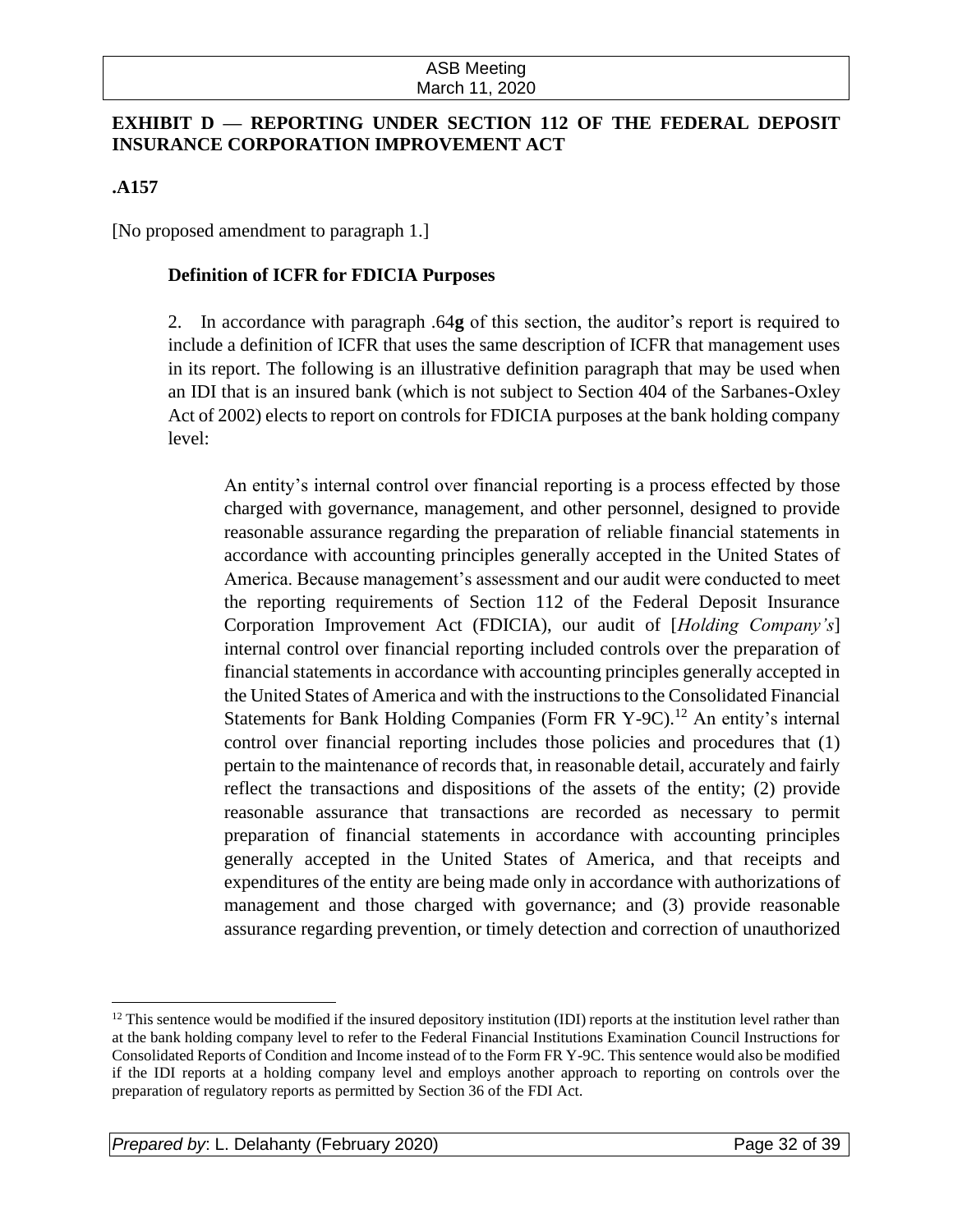acquisition, use, or disposition of the entity's assets that could have a material effect on the financial statements.

[No proposed amendment to paragraphs 3–5.]

### **IDI Not Subject to Section 404 of Sarbanes-Oxley Act of 2002**

6. The illustrative reports in exhibit A, "Illustrative Reports," of this section may be used to report on the effectiveness of the IDI's ICFR. Because 12 CFR Part 363 does not require the auditor to issue a separate auditor's report on the IDI's financial statements, the requirement in paragraph .65 of this section to add an other-matter *a* paragraph to the ICFR report that references the financial statement audit will not apply when the auditor does not issue a separate auditor's report on the IDI's financial statements. In accordance with paragraph .64 of this section, the auditor's report on ICFR is required to include a definition of ICFR that uses the same description of ICFR as management uses in its report. The following is an illustrative definition paragraph that may be used when an IDI that is not subject to Section 404 of the Sarbanes-Oxley Act of 2002 is required to report on controls for FDICIA purposes at the IDI level, and the IDI uses the holding company's group financial statements to satisfy the audited financial statements requirement of 12 CFR Part 363:

An entity's internal control over financial reporting is a process effected by those charged with governance, management, and other personnel, designed to provide reasonable assurance regarding the preparation of reliable financial statements in accordance with generally accepted accounting principles. Because management's assessment and our audit were conducted to meet the reporting requirements of Section 112 of the Federal Deposit Insurance Corporation Improvement Act (FDICIA), our audit of [*IDI's*] internal control over financial reporting included controls over the preparation of financial information for purposes of [*consolidated holding company's*] financial statements in accordance with accounting principles generally accepted in the United States of America and controls over the preparation of schedules equivalent to basic financial statements in accordance with the Federal Financial Institutions Examination Council Instructions for Consolidated Reports of Condition and Income (Call Report Instructions). An entity's internal control over financial reporting includes those policies and procedures that (1) pertain to the maintenance of records that, in reasonable detail, accurately and fairly reflect the transactions and dispositions of the assets of the entity; (2) provide reasonable assurance that transactions are recorded as necessary to permit preparation of financial statements in accordance with generally accepted accounting principles, and that receipts and expenditures of the entity are being made only in accordance with authorizations of management and those charged with governance; and (3) provide reasonable assurance regarding prevention, or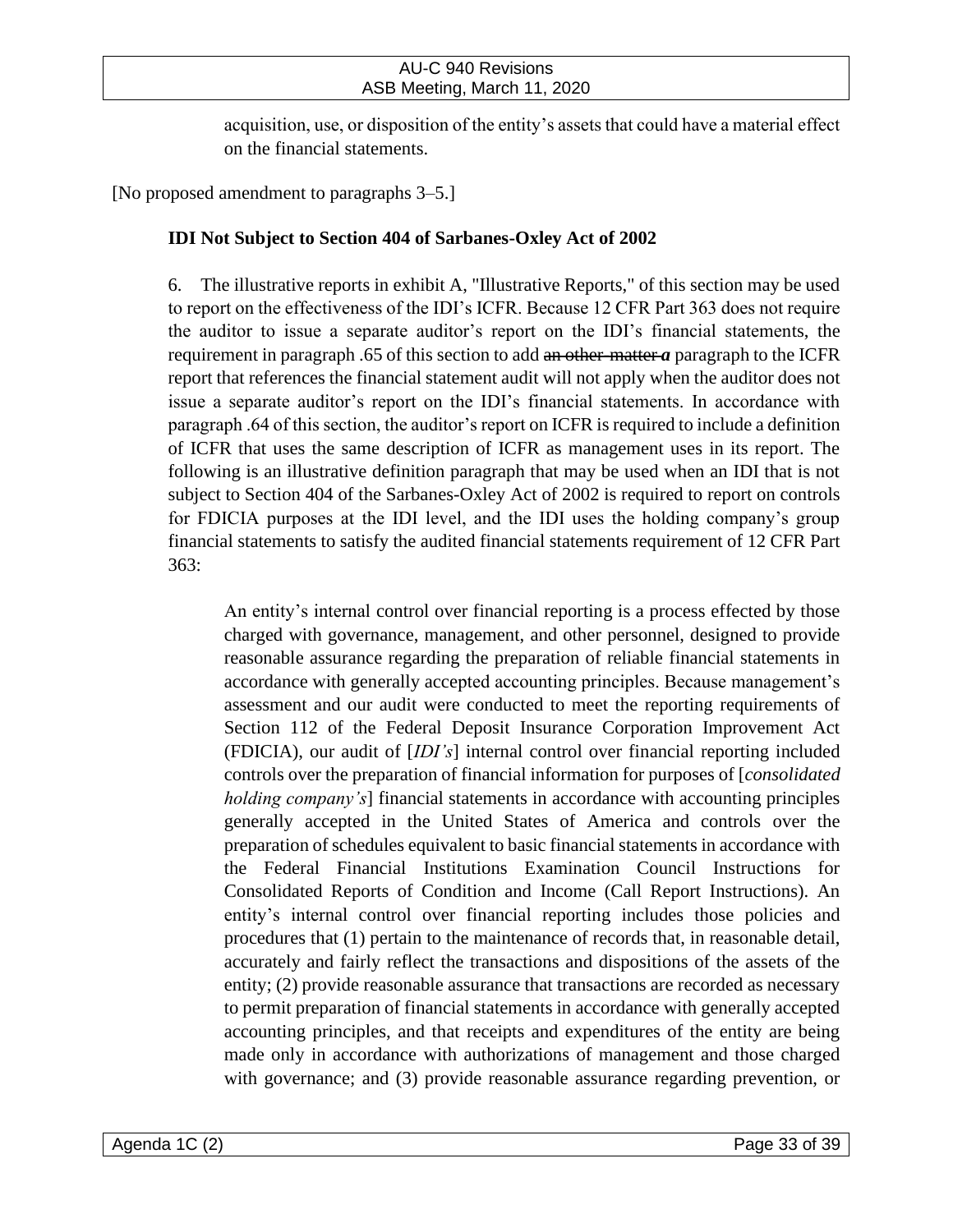timely detection and correction of unauthorized acquisition, use, or disposition of the entity's assets that could have a material effect on the financial statements.

[No proposed amendment to paragraphs 7–8. No further amendment to AU-C section 940.]

5. The amendment is effective for audits of financial statements for periods ending on or after December 15, 2020. Early implementation is not permitted.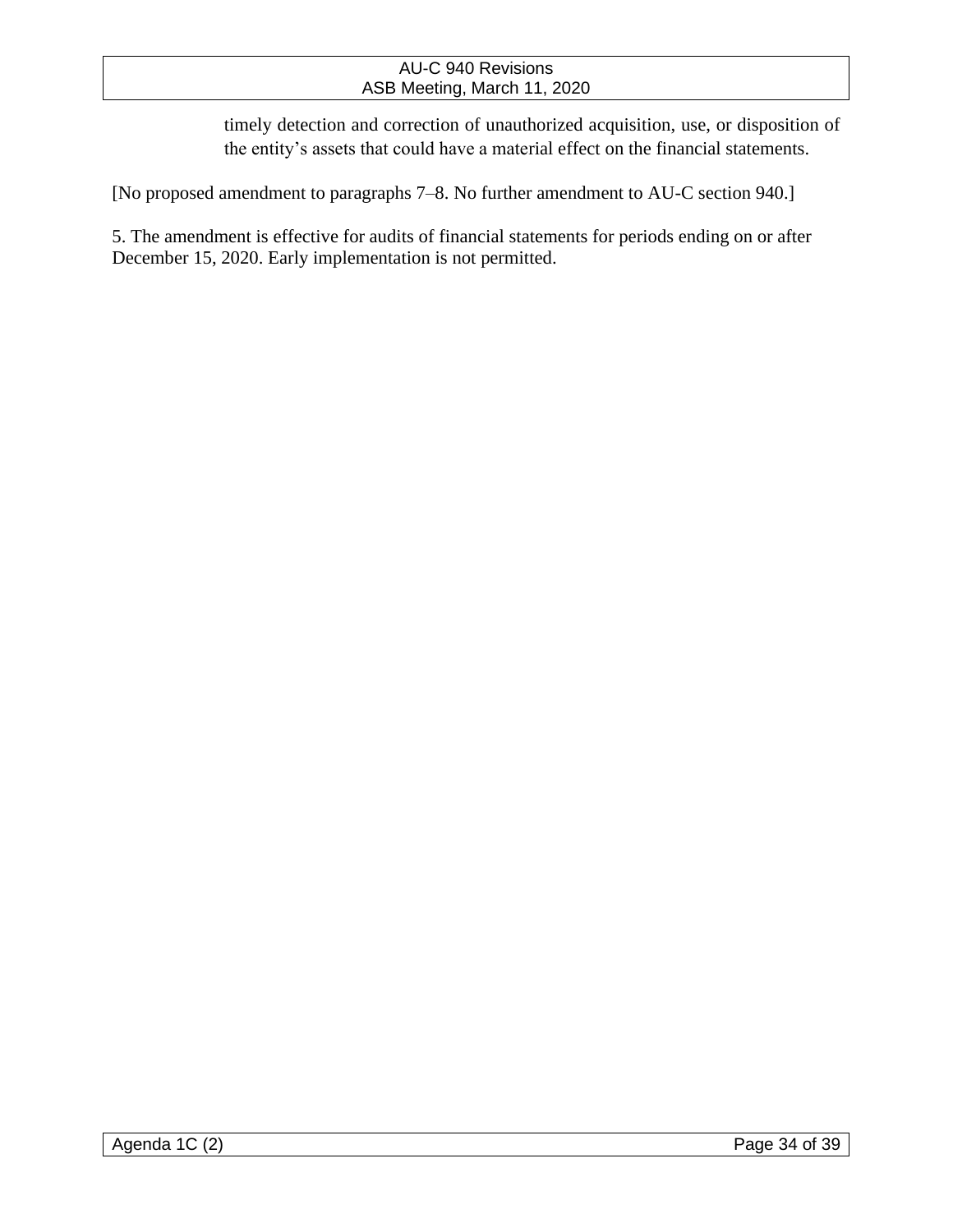# **Appendix — Revised Illustrative Reports in AU-C Section 910,** *Financial Statements Prepared in Accordance With a Financial Reporting Framework Generally Accepted in Another Country*

**As mentioned in the Explanatory Memorandum of this exposure draft, there are no proposed amendments to the requirements or application material of AU-C section 910. The illustrative auditor's reports in the exhibit to AU-C section 910 have been revised to conform with SAS No. 134 and included in this exposure draft for transparency.**

# **Exhibit — Illustrations of Auditor's Reports on Financial Statements Prepared in Accordance With a Financial Reporting Framework Generally Accepted in Another Country**

**.A11**

[Illustration 1](#page-34-0) — U.S. Form of Independent Auditor's Report to Report on Financial Statements Prepared in Accordance With a Financial Reporting Framework Generally Accepted in Another Country That Are Intended for Use Only Outside the United States

[Illustration 2](#page-36-0) — U.S. Form of Independent Auditor's Report to Report on Financial Statements Prepared in Accordance With a Financial Reporting Framework Generally Accepted in Another Country That Also Are Intended for Use in the United States

<span id="page-34-0"></span>**Illustration 1 — U.S. Form of Independent Auditor's Report to Report on Financial Statements Prepared in Accordance With a Financial Reporting Framework Generally Accepted in Another Country That Are Intended for Use Only Outside the United States**

### **Independent Auditor's Report**

[*Appropriate Addressee*]

### *Opinion on the Financial Statements*

We have audited the financial statements of ABC Company, which comprise the balance sheet as of December 31, 20X1, and the related statements of income, changes in stockholders' equity, and cash flows for the year then ended, and the related notes to the financial statements, which, as described in note  $X$  to the financial statements, have been prepared on the basis of [*specify the financial reporting framework generally accepted*] in [*name of country*].

In our opinion, the accompanying financial statements present fairly, in all material respects, the financial position of ABC Company as of December 31, 20X1, and the results of its operations and its cash flows for the year then ended in accordance with [*specify the financial reporting framework generally accepted*] in [*name of country*].

*Basis for Opinion* 

Agenda 1C (2) Page 35 of 39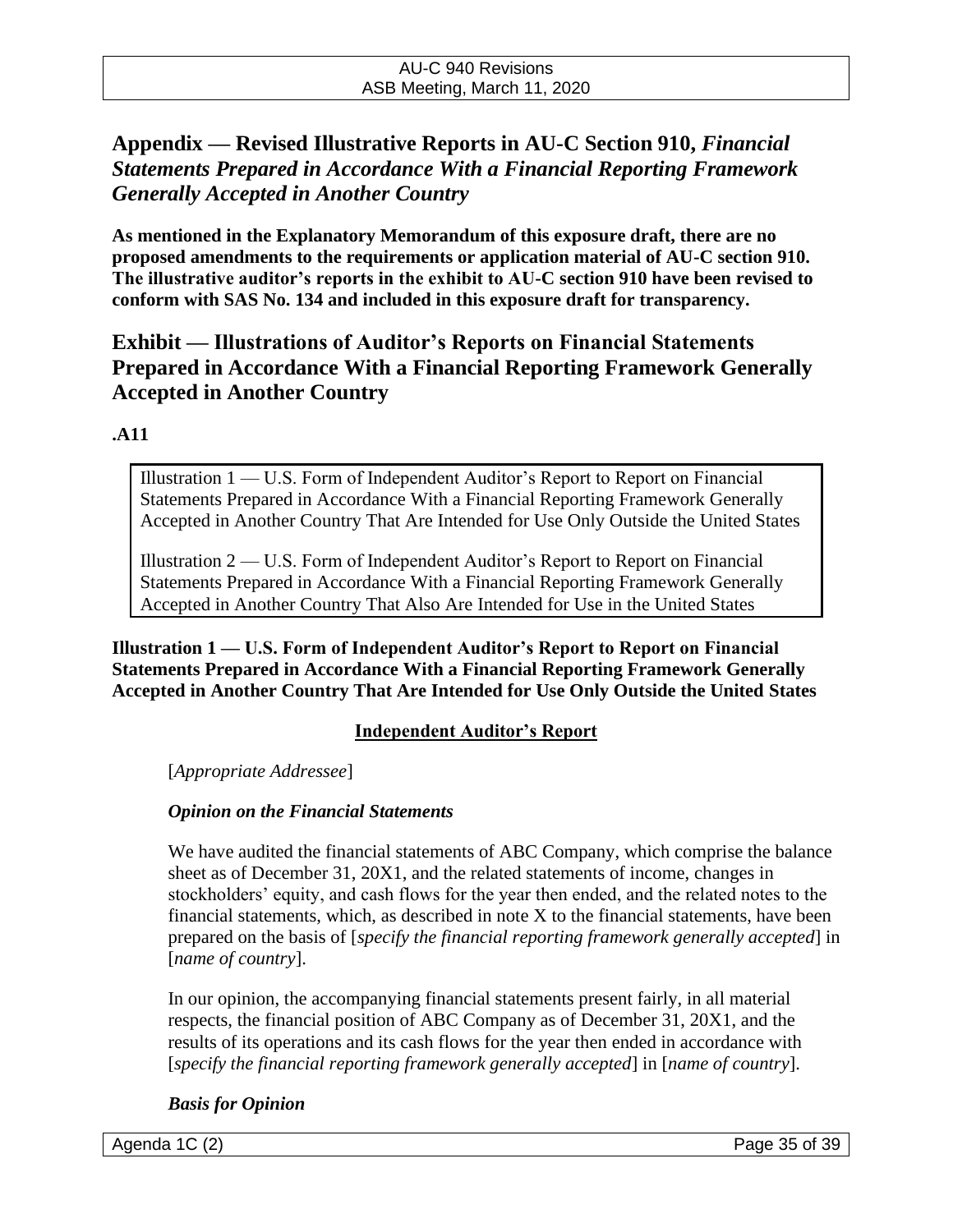We conducted our audit in accordance with auditing standards generally accepted in the United States of America (GAAS) (and [*in name of country*]). Our responsibilities under those standards are further described in the Auditor's Responsibilities for the Audit of the Financial Statements section of our report. We are required to be independent of ABC Company and to meet our other ethical responsibilities, in accordance with the relevant ethical requirements relating to our audit. We believe that the audit evidence we have obtained is sufficient and appropriate to provide a basis for our audit opinion.

### *Responsibilities of Management for the Financial Statements*

Management is responsible for the preparation and fair presentation of the financial statements in accordance with [*specify the financial reporting framework generally accepted*] in [*name of country*], and for the design, implementation, and maintenance of internal control relevant to the preparation and fair presentation of financial statements that are free from material misstatement, whether due to fraud or error.

In preparing the financial statements, management is required to evaluate whether there are conditions or events, considered in the aggregate, that raise substantial doubt about ABC Company's ability to continue as a going concern for [*insert the time period set by the applicable financial reporting framework*].

### *Auditor's Responsibilities for the Audit of the Financial Statements*

Our objectives are to obtain reasonable assurance about whether the financial statements as a whole are free from material misstatement, whether due to fraud or error, and to issue an auditor's report that includes our opinion. Reasonable assurance is a high level of assurance but is not absolute assurance and therefore is not a guarantee that an audit conducted in accordance with GAAS will always detect a material misstatement when it exists. The risk of not detecting a material misstatement resulting from fraud is higher than for one resulting from error, as fraud may involve collusion, forgery, intentional omissions, misrepresentations, or the override of internal control. Misstatements are considered material if there is a substantial likelihood that, individually or in the aggregate, they would influence the judgment made by a reasonable user based on the financial statements.

In performing an audit in accordance with GAAS, we:

- Exercise professional judgment and maintain professional skepticism throughout the audit.
- Identify and assess the risks of material misstatement of the financial statements, whether due to fraud or error, and design and perform audit procedures responsive to those risks. Such procedures include examining, on a test basis, evidence regarding the amounts and disclosures in the financial statements.
- Obtain an understanding of internal control relevant to the audit in order to design audit procedures that are appropriate in the circumstances, but not for the purpose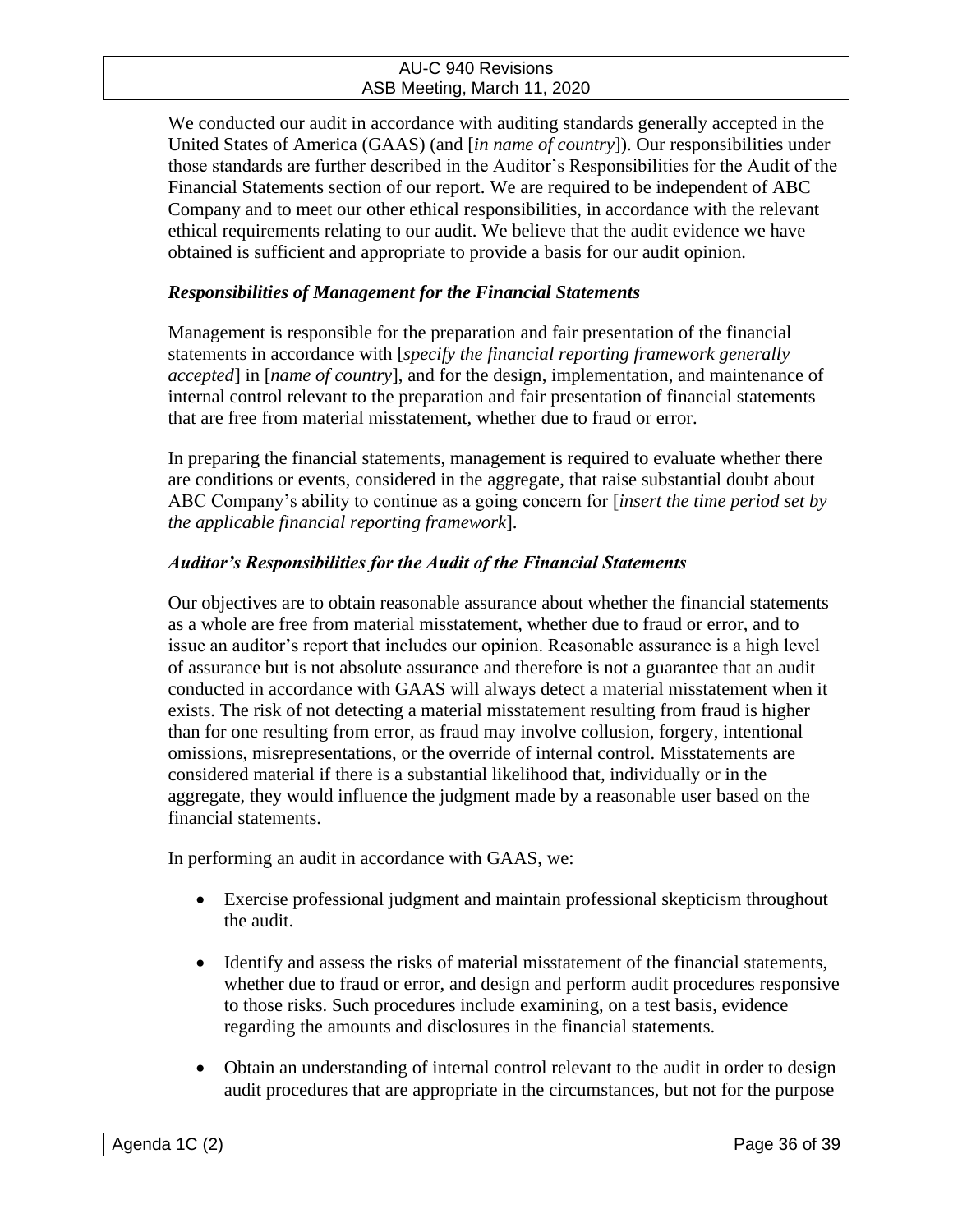of expressing an opinion on the effectiveness of ABC Company's internal control. Accordingly, no such opinion is expressed.  $\frac{\ln 6}{\ln 6}$ 

- Evaluate the appropriateness of accounting policies used and the reasonableness of significant accounting estimates made by management, as well as evaluate the overall presentation of the financial statements.
- Conclude whether, in our judgment, there are conditions or events, considered in the aggregate, that raise substantial doubt about ABC Company's ability to continue as a going concern for a reasonable period of time.

We are required to communicate with those charged with governance regarding, among other matters, the planned scope and timing of the audit, significant audit findings, and certain internal control–related matters that we identified during the audit.

[*Signature of the auditor's firm*]

[*City and state where the auditor's report is issued*]

[*Date of the auditor's report*]

### <span id="page-36-0"></span>**Illustration 2 — U.S. Form of Independent Auditor's Report to Report on Financial Statements Prepared in Accordance With a Financial Reporting Framework Generally Accepted in Another Country That Also Are Intended for Use in the United States**

[*Appropriate Addressee*]

### *Opinion on the Financial Statements*

We have audited the financial statements of ABC Company, which comprise the balance sheet as of December 31, 20X1, and the related statements of income, changes in stockholders' equity, and cash flows for the year then ended, and the related notes to the financial statements, which, as described in note X to the financial statements, have been prepared on the basis of [*specify the financial reporting framework generally accepted*] in [*name of country*].

In our opinion, the accompanying financial statements present fairly, in all material respects, the financial position of ABC Company as of December 31, 20X1, and the

 $<sup>fn 6</sup>$  In circumstances in which the auditor also has responsibility to express an opinion on the effectiveness of</sup> internal control in conjunction with the audit of the financial statements, omit the following: "but not for the purpose of expressing an opinion on the effectiveness of ABC Company's internal control. Accordingly, no such opinion is expressed."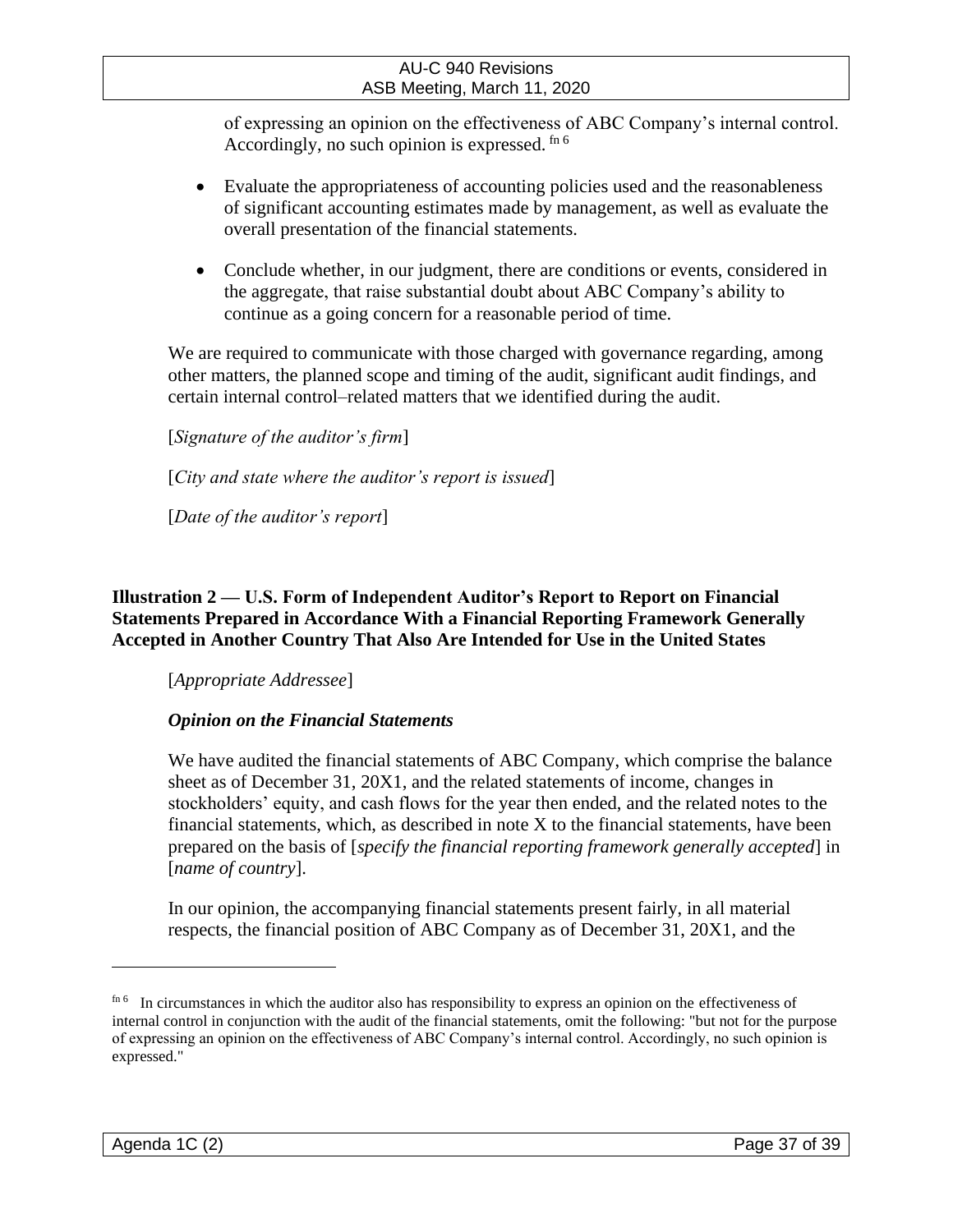results of its operations and its cash flows for the year then ended in accordance with [*specify the financial reporting framework generally accepted*] in [*name of country*].

### *Basis for Opinion*

We conducted our audit in accordance with auditing standards generally accepted in the United States of America (GAAS) (and [*in name of country*]). Our responsibilities under those standards are further described in the Auditor's Responsibilities for the Audit of the Financial Statements section of our report. We are required to be independent of ABC Company and to meet our other ethical responsibilities, in accordance with the relevant ethical requirements relating to our audit. We believe that the audit evidence we have obtained is sufficient and appropriate to provide a basis for our audit opinion.

### *Emphasis of Matter*

As discussed in Note X to the financial statements, the Company prepares its financial statements in accordance with [*specify the financial reporting framework generally accepted]* in [*name of country*], which differ(s) from accounting principles generally accepted in the United States of America. Our opinion is not modified with respect to this matter.

### *Responsibilities of Management for the Financial Statements*

Management is responsible for the preparation and fair presentation of the financial statements in accordance with [*specify the financial reporting framework generally accepted*] in [*name of country*], and for the design, implementation, and maintenance of internal control relevant to the preparation and fair presentation of financial statements that are free from material misstatement, whether due to fraud or error.

In preparing the financial statements, management is required to evaluate whether there are conditions or events, considered in the aggregate, that raise substantial doubt about ABC Company's ability to continue as a going concern for [*insert the time period set by the applicable financial reporting framework*].

### *Auditor's Responsibilities for the Audit of the Financial Statements*

Our objectives are to obtain reasonable assurance about whether the financial statements as a whole are free from material misstatement, whether due to fraud or error, and to issue an auditor's report that includes our opinion. Reasonable assurance is a high level of assurance but is not absolute assurance and therefore is not a guarantee that an audit conducted in accordance with GAAS will always detect a material misstatement when it exists. The risk of not detecting a material misstatement resulting from fraud is higher than for one resulting from error, as fraud may involve collusion, forgery, intentional omissions, misrepresentations, or the override of internal control. Misstatements are considered material if there is a substantial likelihood that, individually or in the aggregate, they would influence the judgment made by a reasonable user based on the financial statements.